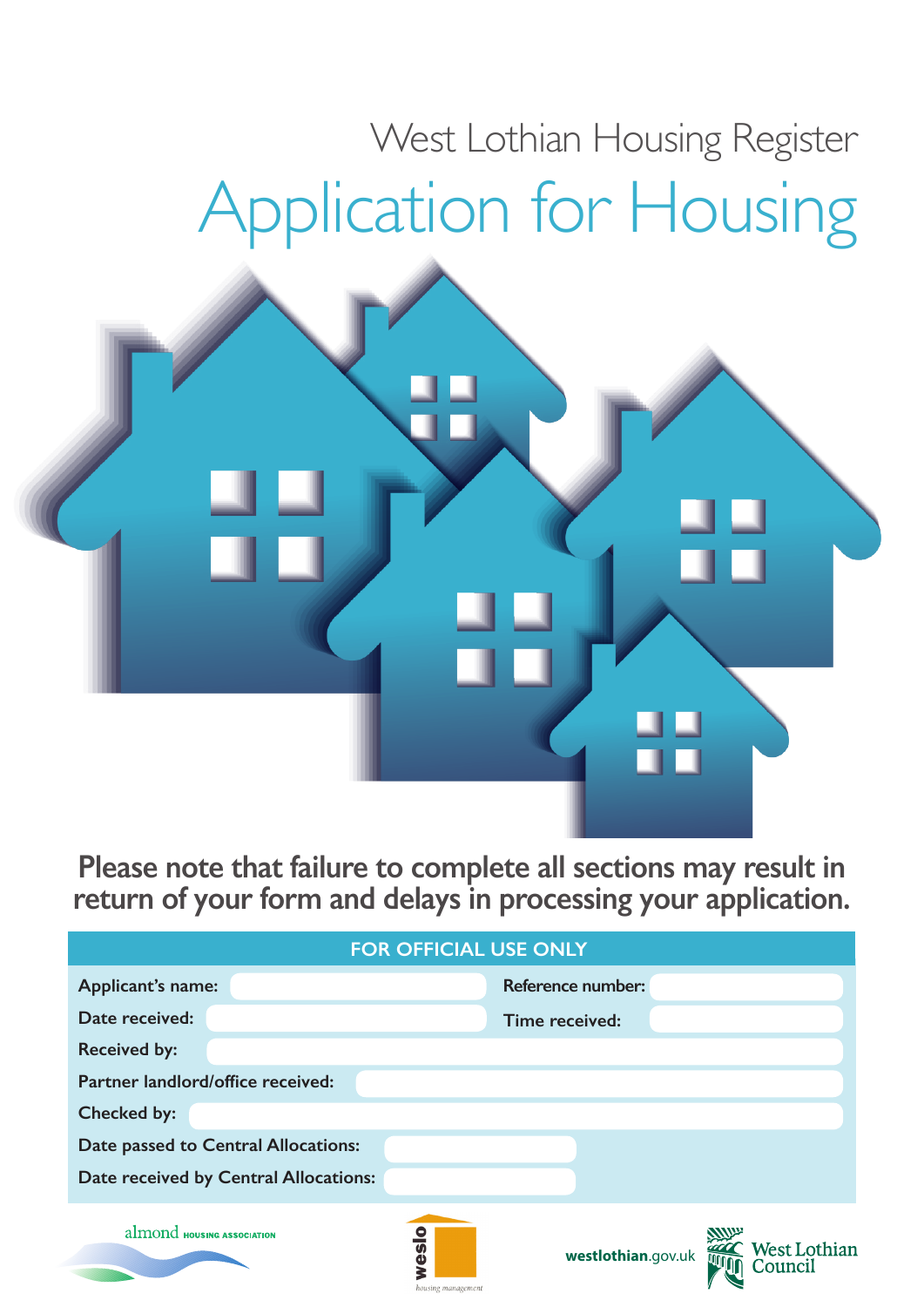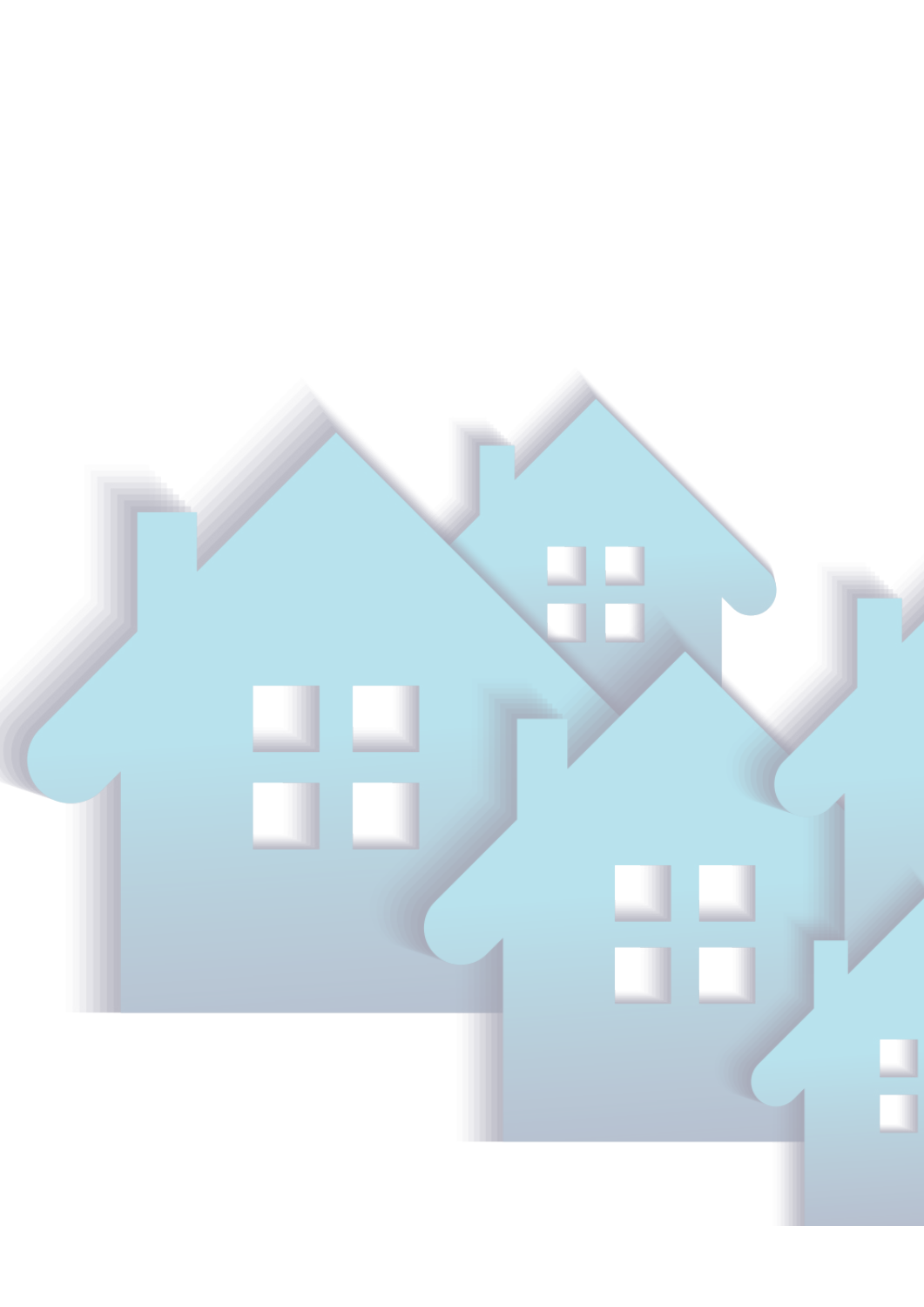

- page 2 **Section 1** General information
- page 3 **Section 2** Returning the completed application form
- page 4 **Section 3** Your household details
- page 9 **Section 4** Your housing status
- page 12 **Section 5** Specific information
- page 14 **Section 6** Your housing conditions
- page 16 **Section 7** Your housing choice
	-
- page 20 **Section 8** Declaration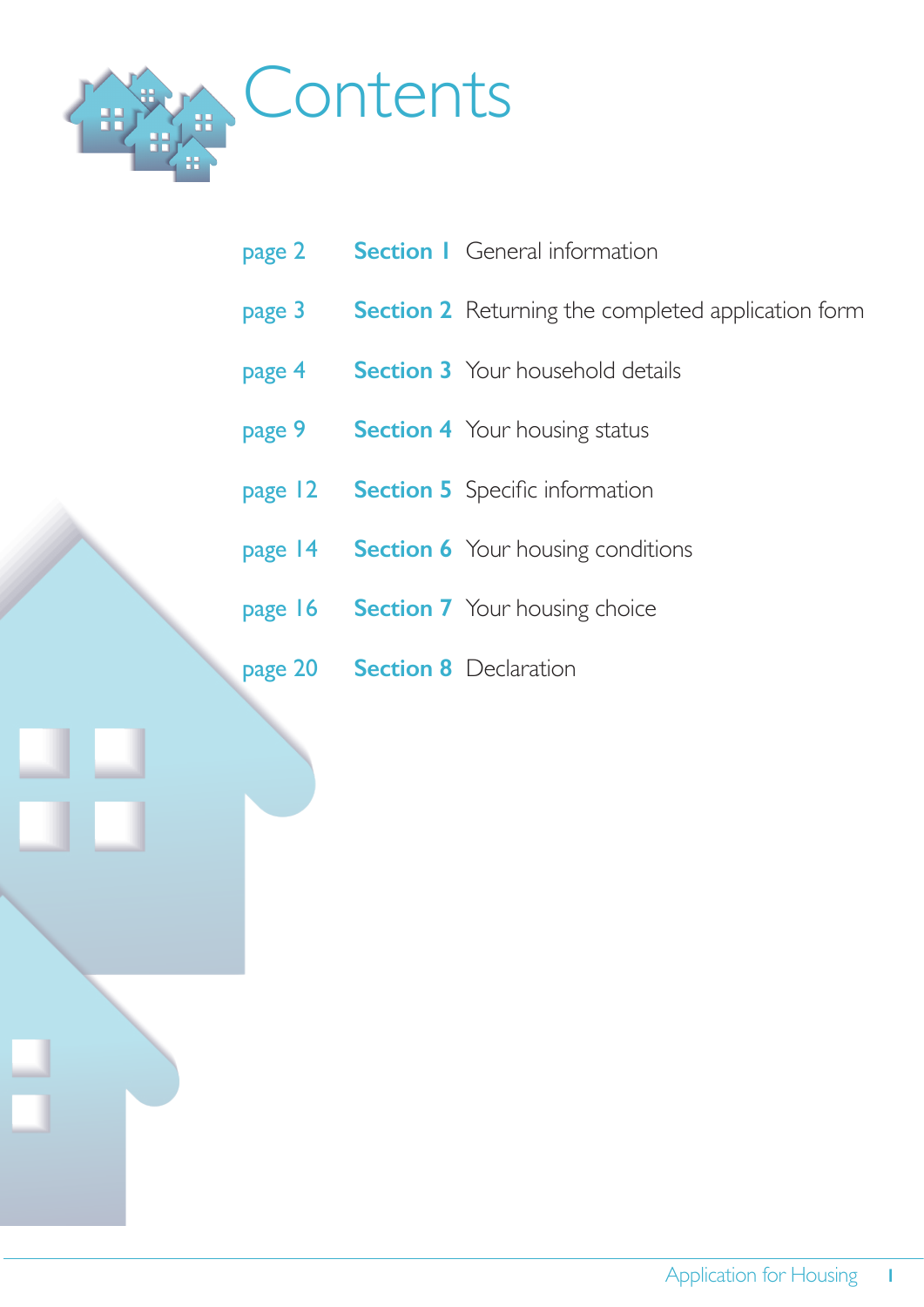

# **Partners of the West Lothian Housing Register**

#### **In this section, we provide general information on:**

- data protection;
- changes in circumstances;
- specific information:
- debt issues:
- complaints; and
- completing the form.

# **Data protection**

In order to process your housing application form, we need to gather personal information. We process this information in line with data protection legal principles.

You have a right to view or obtain personal information that you supply in relation to your application form. You can get this information free of charge.

We may charge for supplying copies of other personal information that you want. Details about this are contained on our website.

#### **Changes in circumstances**

You should inform us, as soon as possible, of any changes to your housing circumstances so we can reassess your application. This is important as changes may affect your application.

# **Specific information**

We gather specific information, for example, equality information to monitor our allocation services. This is done to assist us to eliminate unlawful forms of discrimination and also to promote equality objectives.

#### **Debt issues**

If you have any debt the council can offer help and advice. Services will work together to maximise your income and help by taking account of your circumstances. See page 3 for Advice Shop details.

# **Complaints**

If you are dissatisfied with how we provide services relating to making a housing application, you can make a complaint using our organisational complaint policy. Information on this can be provided on request.

# **Completing the form**

Key points to follow include:

- answering all relevant questions;
- completing all tick-boxes; and
- seeking assistance if you are unsure about how to answer any question.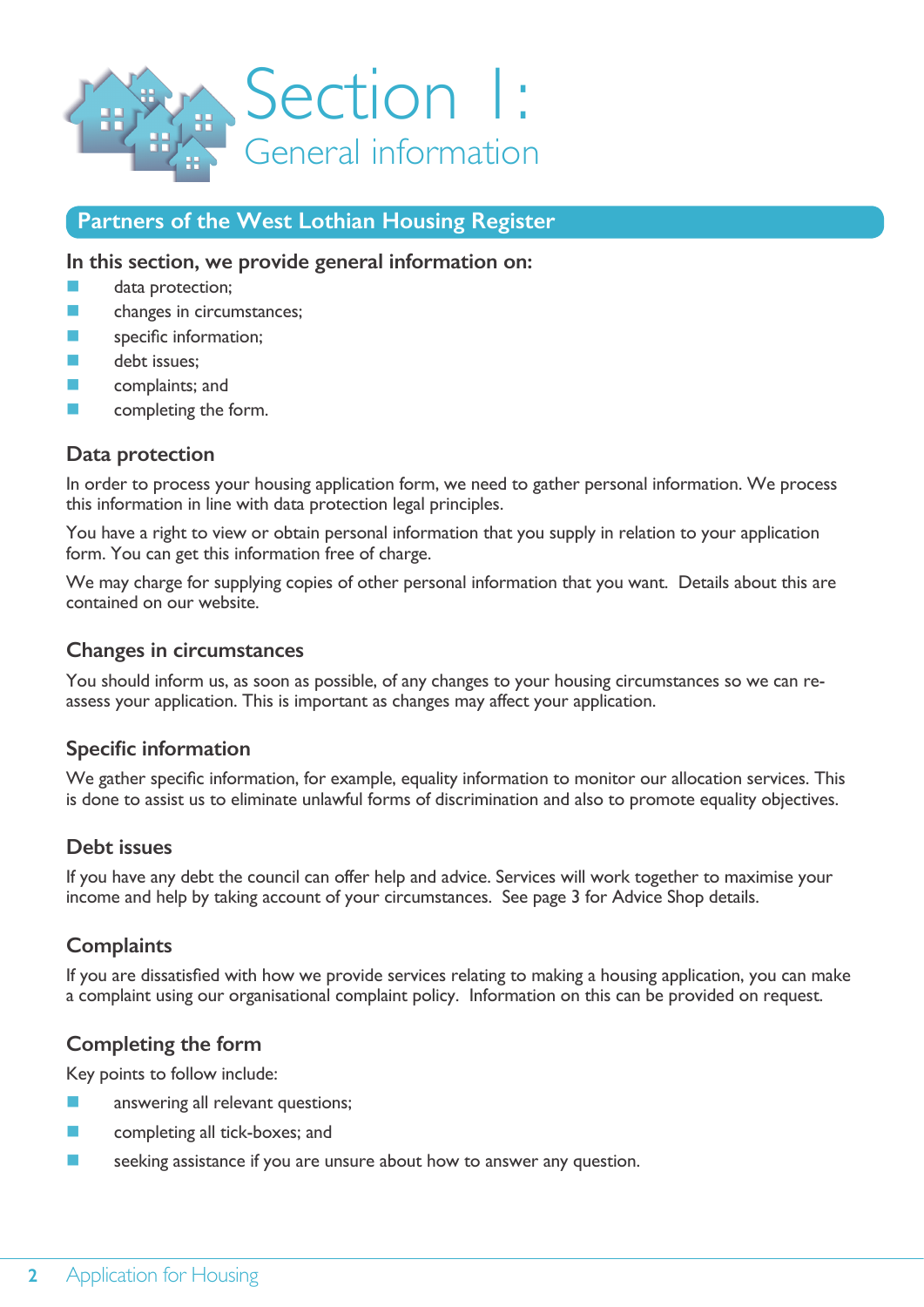

# **You can send your completed application to any of the landlords or Customer Service Centres below.**

Your completed application should be sent along with other documents needed. Advice and assistance to complete the application form is also available at these locations. (See section?)

For example, you can arrange a meeting at these offices to complete your application form. You can also download the application on-line at (insert link).

**Note:** Please complete this form using **black ink**; this is better for copying information.

| <b>Almond Housing Association</b><br>New Almond House, 44 Etive Walk, Craigshill<br>Livingston EH54 5AB  | Tel: 01506 439291<br>Email: enquiries@almondha.org.uk<br>Web: www.almondha.org.uk                              |
|----------------------------------------------------------------------------------------------------------|----------------------------------------------------------------------------------------------------------------|
| <b>Weslo Housing Management</b><br>66 North Bridge Street<br>Bathgate EH48 4PP                           | Fax: 01506 639122<br>Tel: 01506 634060<br>Email: mailto: enquiries@weslohm.co.uk<br>Web: www.weslo-housing.org |
| <b>West Lothian Council</b><br>Tel: 01506 280000<br>Fax: 01506 775099                                    | Email: customer.service@westlothian.gov.uk<br>Web: www.westlothian.gov.uk                                      |
| <b>Customer Service Centres (CSC)</b>                                                                    |                                                                                                                |
| <b>Armadale CIS</b><br>1/3 East Main Street, Armadale EH48 2QA                                           | <b>Fauldhouse CIS</b><br>10 Main Street, Fauldhouse EH47 9HX                                                   |
| <b>Bathgate CIS</b><br>Bathgate Partnership Centre, Lindsay House,<br>South Bridge St, Bathgate EH48 ITS | <b>Linlithgow CIS</b><br>County Buildings, Linlithgow EH49 7EZ                                                 |
|                                                                                                          |                                                                                                                |
| <b>Blackburn Connected</b>                                                                               | <b>West Calder CIS</b><br>24-26 Main Street, West Calder EH55 8DR                                              |
| The Mill Centre, 10 Sycamore Walk<br>Blackburn EH47 7LQ                                                  | <b>Whitburn CIS</b><br>5 East Main Street, Whitburn EH47 ORA                                                   |

**Advice***shop* **If you wish independent housing advice telephone 01506 283000**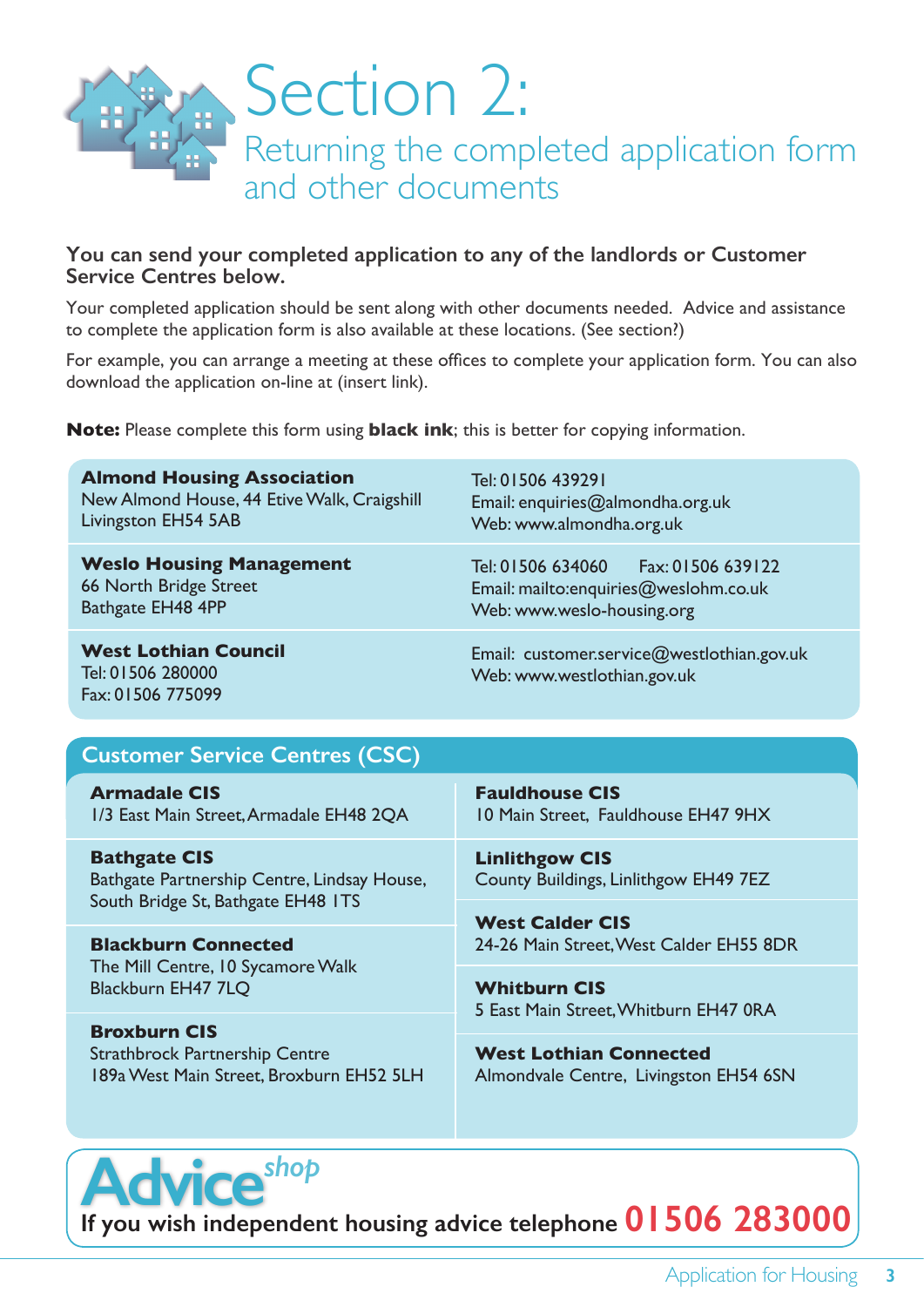

**This section is the declaration made by the applicant (or applicants) that information provided is correct and that it can be used in certain ways.** 

| Do you want us to deal with someone else on your behalf (a representative) in<br>relation to your application for housing? |  |  |  |  |  |  |
|----------------------------------------------------------------------------------------------------------------------------|--|--|--|--|--|--|
| Yes<br><b>No</b>                                                                                                           |  |  |  |  |  |  |
| Give your representative's details below.                                                                                  |  |  |  |  |  |  |
| Representative's name                                                                                                      |  |  |  |  |  |  |
| <b>Address</b>                                                                                                             |  |  |  |  |  |  |
|                                                                                                                            |  |  |  |  |  |  |
| <b>Phone:</b>                                                                                                              |  |  |  |  |  |  |
|                                                                                                                            |  |  |  |  |  |  |

**If you appoint a representative, all the housing providers taking part in the Common Housing Register can give personal information about you to your representative in connection with your application for housing. You cannot hold any housing provider liable for information shared with your representative.**

| Do you need an interpreter to assist in communication?                                                                                                                                          |
|-------------------------------------------------------------------------------------------------------------------------------------------------------------------------------------------------|
| Yes<br><b>No</b>                                                                                                                                                                                |
| If yes, please provide details:                                                                                                                                                                 |
|                                                                                                                                                                                                 |
|                                                                                                                                                                                                 |
| <b>Disability</b>                                                                                                                                                                               |
| <b>Yes</b><br><b>No</b><br>Are you a disabled person?                                                                                                                                           |
| If yes, please use the space below to explain how we can meet your needs.<br>For example, information being provided in larger print or other formats for<br>visually impaired or blind people. |
|                                                                                                                                                                                                 |
|                                                                                                                                                                                                 |
|                                                                                                                                                                                                 |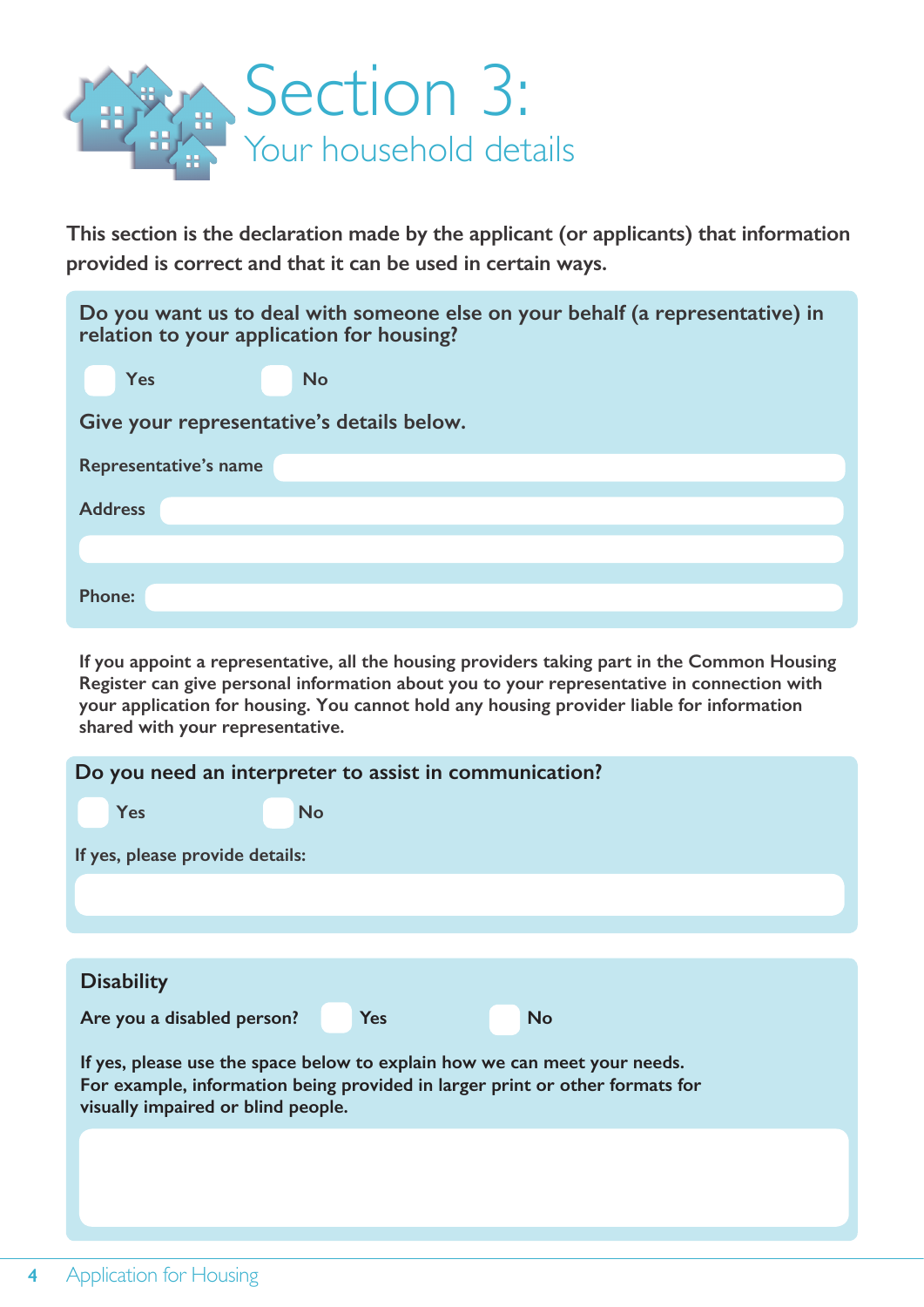# **This section allows us to gather details about you and the other joint applicant.**

If you are applying to be the only tenant, then complete the section below referred to as "you;" and leave the joint applicant section blank.

If you are applying for a tenancy with someone else, the "joint applicant" section must be completed. Please give the address of the joint applicant as this may be different from your address.

If you want to have a joint tenancy with more than one other person, please ask us for the appropriate application form.

| You                                                       |                |               |                           |
|-----------------------------------------------------------|----------------|---------------|---------------------------|
| Title (Mr, Mrs, Miss, other)                              |                |               |                           |
| <b>First Name</b>                                         |                |               |                           |
| <b>Last Name</b>                                          |                |               |                           |
| Maiden Name (or any other name you<br>have been known by) |                |               |                           |
| Date of birth                                             |                |               |                           |
| <b>National Insurance Number</b>                          |                |               |                           |
| <b>Present Address</b>                                    |                |               |                           |
|                                                           |                |               | <b>Postcode</b>           |
| Date of moving in                                         |                |               |                           |
| <b>Correspondence Address (if different)</b>              |                |               |                           |
|                                                           |                |               | <b>Postcode</b>           |
| Your preferred contact details                            |                |               |                           |
| Daytime phone number                                      |                | Mobile number |                           |
| <b>Email</b>                                              |                |               |                           |
| <b>Your status</b>                                        |                |               |                           |
| <b>Married</b>                                            | <b>Partner</b> | <b>Single</b> | <b>Separated/Divorced</b> |
| <b>Civil partner</b>                                      | Widowed        | <b>Other</b>  |                           |
| Your relationship to the joint applicant                  |                |               |                           |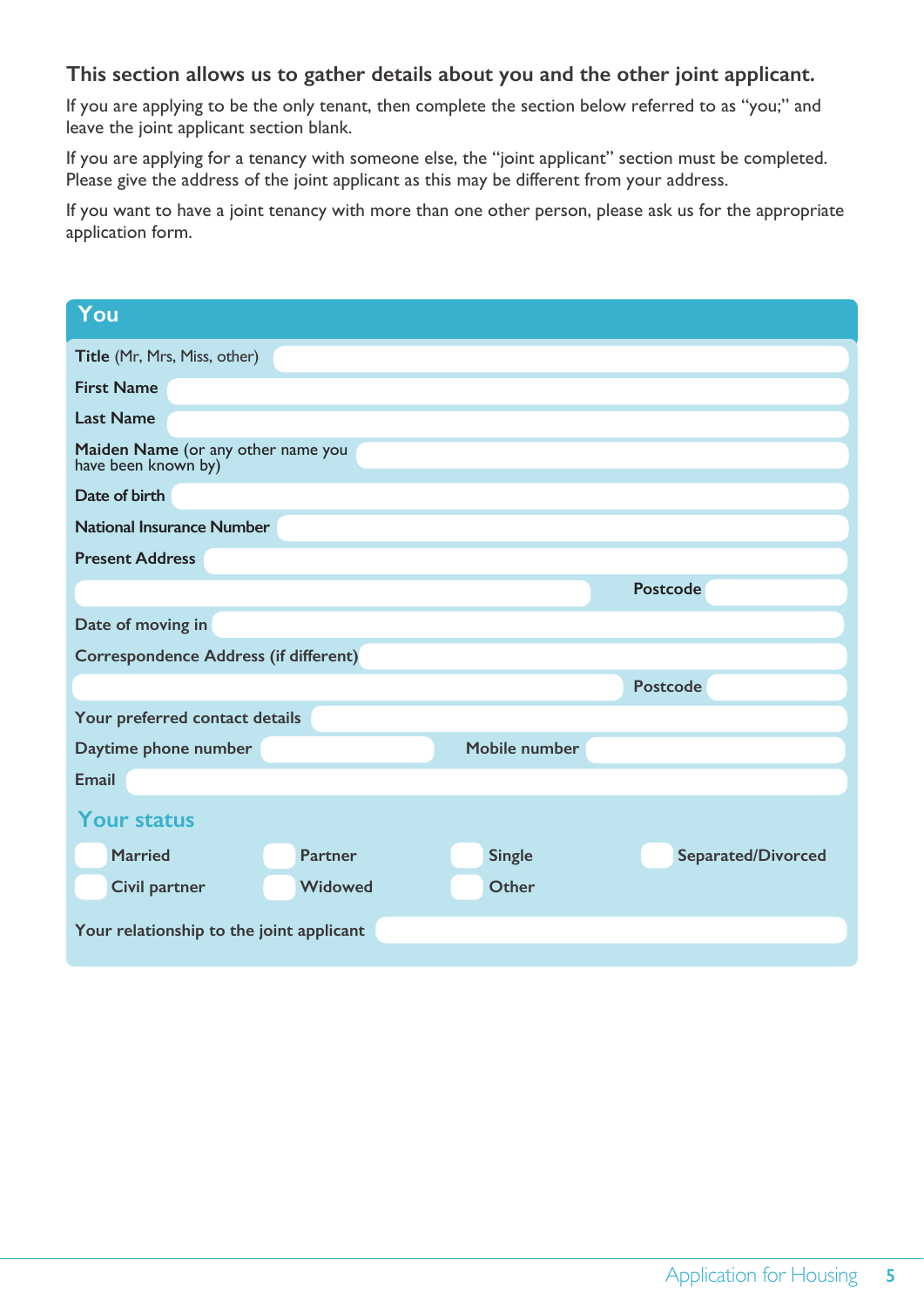| Joint applicant                                           |                |               |                           |
|-----------------------------------------------------------|----------------|---------------|---------------------------|
| Title (Mr, Mrs, Miss, other)                              |                |               |                           |
| <b>First Name</b>                                         |                |               |                           |
| <b>Last Name</b>                                          |                |               |                           |
| Maiden Name (or any other name you<br>have been known by) |                |               |                           |
| Date of birth                                             |                |               |                           |
| <b>National Insurance Number</b>                          |                |               |                           |
| <b>Present Address</b>                                    |                |               |                           |
|                                                           |                |               | <b>Postcode</b>           |
| Date of moving in                                         |                |               |                           |
| <b>Correspondence Address (if different)</b>              |                |               |                           |
|                                                           |                |               | <b>Postcode</b>           |
| Your preferred contact details                            |                |               |                           |
| Daytime phone number                                      |                | Mobile number |                           |
| <b>Email</b>                                              |                |               |                           |
| <b>Your status</b>                                        |                |               |                           |
| <b>Married</b>                                            | <b>Partner</b> | <b>Single</b> | <b>Separated/Divorced</b> |
| <b>Civil partner</b>                                      | Widowed        | <b>Other</b>  |                           |
| Your relationship to the joint applicant                  |                |               |                           |

# **Is any person on this application expecting a baby?**

| <b>No</b><br><b>Yes</b>          |  |
|----------------------------------|--|
| If yes, who is expecting a baby? |  |
| When is the baby due?            |  |

# **Do you have full time custody of your children?**

**No Yes** 

**If no to above, please advise what overnight access you have**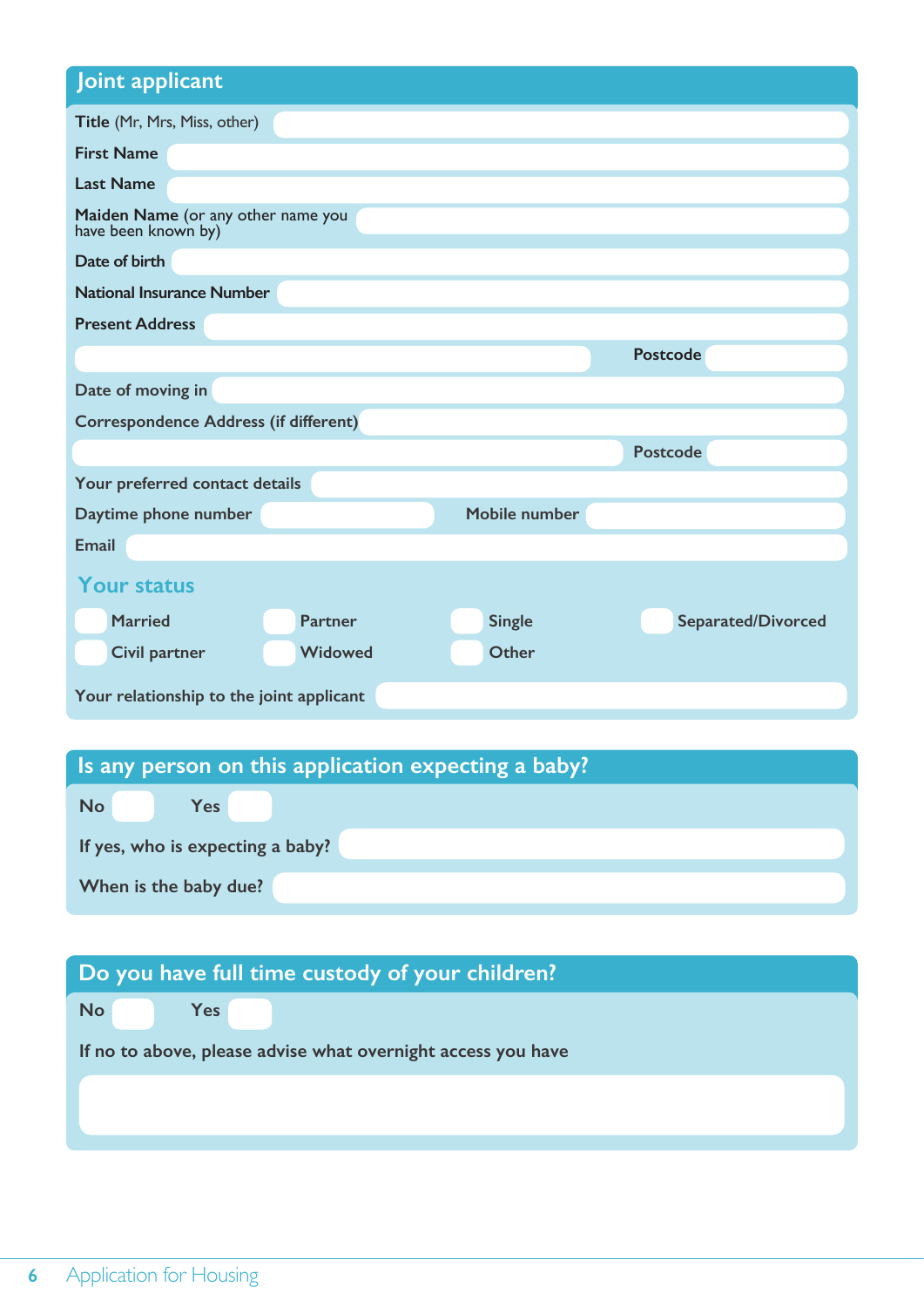# **Other people who will live with you if you move home**

**In the table below, give details of everyone who will be moving with you. This can be family members or friends and so on. We need this to work out how many bedrooms are needed and if there is any overcrowding or under-occupation.**

| <b>Title</b> | <b>Full name</b> | Date<br>of birth | Relationship<br>to you | Gender | <b>Present address</b> | Date of<br>moving in |
|--------------|------------------|------------------|------------------------|--------|------------------------|----------------------|
|              |                  |                  |                        |        |                        |                      |
|              |                  |                  |                        |        |                        |                      |
|              |                  |                  |                        |        |                        |                      |
|              |                  |                  |                        |        |                        |                      |
|              |                  |                  |                        |        |                        |                      |
|              |                  |                  |                        |        |                        |                      |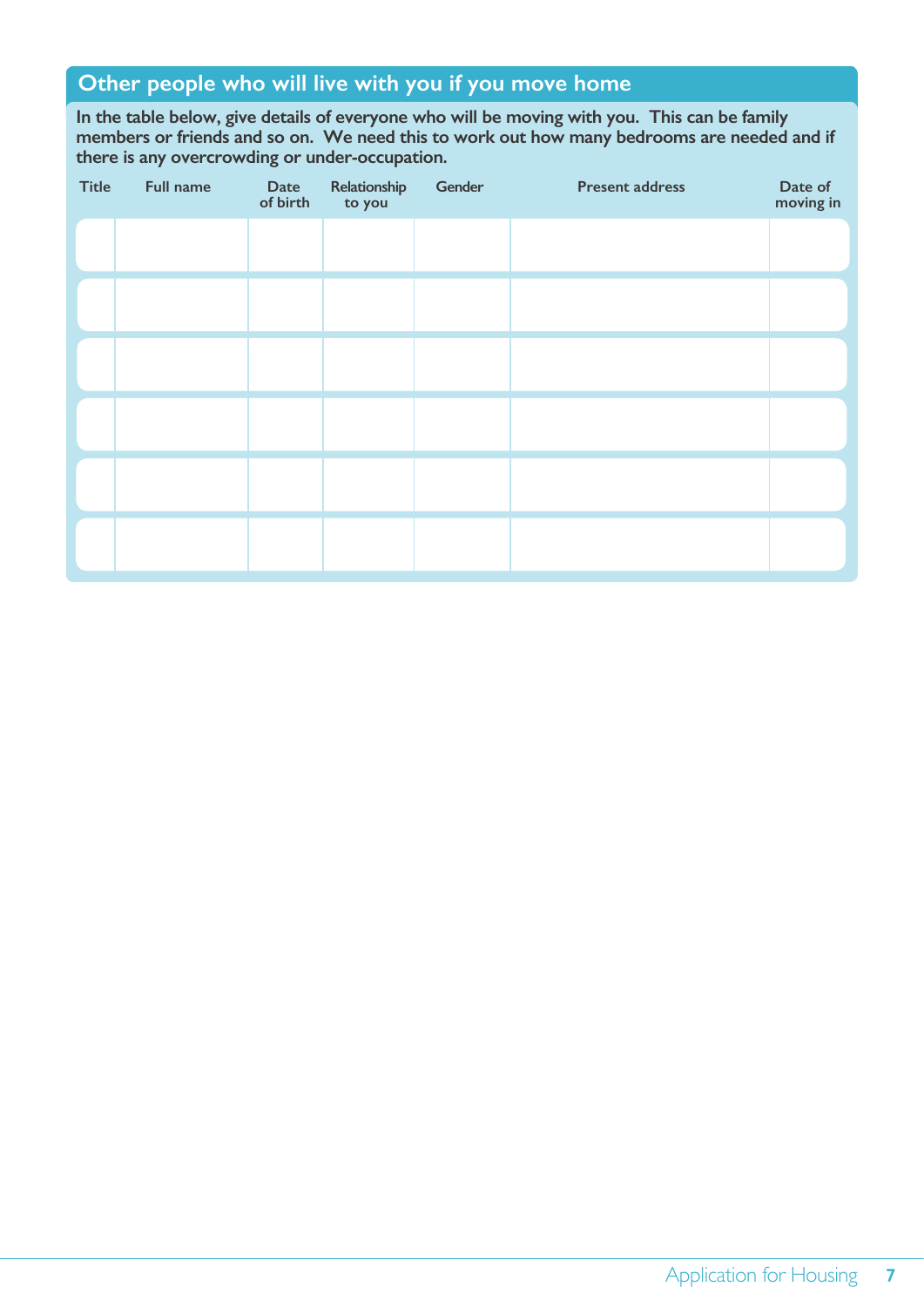# Equality information

### **We gather equality information to monitor our housing allocation services. For example, equality information is used to promote equal opportunities and to prevent unlawful discrimination.**

Information is optional but is used to ensure that the interests and needs of applicants are addressed. We encourage applicants, therefore, to complete this form. Information provided is processed strictly and confidentially in line with our data protection policy.

Please tick the appropriate box below to indicate the ethnic group you consider yourself to be part of. Answer also for any joint applicant. Other equality information is gathered throughout this form linked to specific housing questions.

| What best describes your ethnic group?          |                |                 |  |  |  |  |
|-------------------------------------------------|----------------|-----------------|--|--|--|--|
| (Please $\sqrt{}$ )                             | You            | Joint applicant |  |  |  |  |
| <b>White Scottish</b>                           |                |                 |  |  |  |  |
| <b>White British</b>                            |                |                 |  |  |  |  |
| <b>White Irish</b>                              |                |                 |  |  |  |  |
| <b>Gypsy Traveller</b>                          |                |                 |  |  |  |  |
| Other white background                          | Please specify | Please specify  |  |  |  |  |
|                                                 |                |                 |  |  |  |  |
| Mixed-white and black Caribbean                 |                |                 |  |  |  |  |
| Mixed-white and black African                   |                |                 |  |  |  |  |
| Mixed-white and Asian                           |                |                 |  |  |  |  |
| Other mixed background                          | Please specify | Please specify  |  |  |  |  |
|                                                 |                |                 |  |  |  |  |
| Indian                                          |                |                 |  |  |  |  |
| Pakistani                                       |                |                 |  |  |  |  |
| Bangladeshi                                     |                |                 |  |  |  |  |
| Other Asian background                          | Please specify | Please specify  |  |  |  |  |
|                                                 |                |                 |  |  |  |  |
| <b>Black-Caribbean</b>                          |                |                 |  |  |  |  |
| African                                         |                |                 |  |  |  |  |
| Other black background                          | Please specify | Please specify  |  |  |  |  |
|                                                 |                |                 |  |  |  |  |
| Chinese                                         |                |                 |  |  |  |  |
| Other background                                | Please specify | Please specify  |  |  |  |  |
|                                                 |                |                 |  |  |  |  |
| Country of origin                               |                |                 |  |  |  |  |
| I do not want to answer any of these questions. |                |                 |  |  |  |  |
|                                                 |                |                 |  |  |  |  |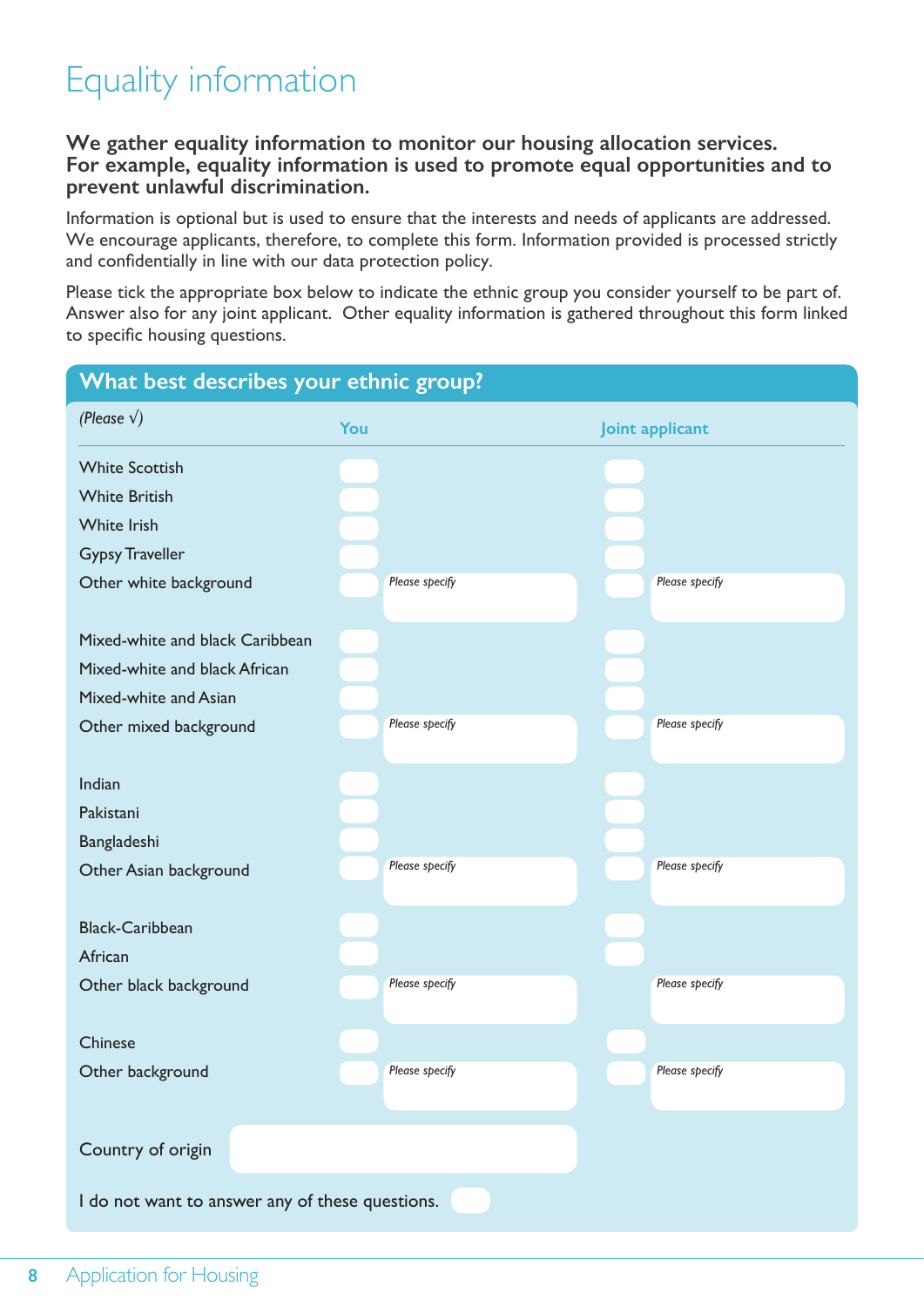

# **This section asks you questions about your housing status.**

We use this information to assist us in providing you with quality advice about your housing options. This also includes a question about your reasons for applying for housing.

# **Your present housing status**

### **We have divided this section into several parts for easy reference:**

- n people in the public housing sector who are council or registered social landlord tenants;
- $\blacksquare$  people in the private sector who are owners or privately renting;
- $\blacksquare$  people living in institutions or care homes;
- people in tied accommodation or HM forces; and
- other applicants.

### **Please complete the section that describes your current circumstances**

| <b>Public housing sector</b>                 |                    |           |                    |           |  |
|----------------------------------------------|--------------------|-----------|--------------------|-----------|--|
|                                              | <b>APPLICANT I</b> |           | <b>APPLICANT 2</b> |           |  |
| <b>West Lothian Council tenant</b>           | <b>Yes</b>         | <b>No</b> | Yes                | <b>No</b> |  |
| <b>Weslo Housing Management tenant Yes</b>   |                    | <b>No</b> | <b>Yes</b>         | <b>No</b> |  |
| <b>Almond Housing Association tenant Yes</b> |                    | <b>No</b> | Yes                | <b>No</b> |  |
|                                              |                    |           |                    |           |  |
| <b>Other council tenant</b>                  | Which one?         |           |                    |           |  |
| <b>Address</b>                               |                    |           |                    |           |  |
| <b>Housing association tenant</b>            | <b>Which one?</b>  |           |                    |           |  |
| <b>Address</b>                               |                    |           |                    |           |  |
| <b>APPLICANT 2</b>                           |                    |           |                    |           |  |
| <b>Other council tenant</b>                  | <b>Which one?</b>  |           |                    |           |  |
| <b>Address</b>                               |                    |           |                    |           |  |
| <b>Housing association tenant</b>            | <b>Which one?</b>  |           |                    |           |  |
| <b>Address</b>                               |                    |           |                    |           |  |
|                                              |                    |           |                    |           |  |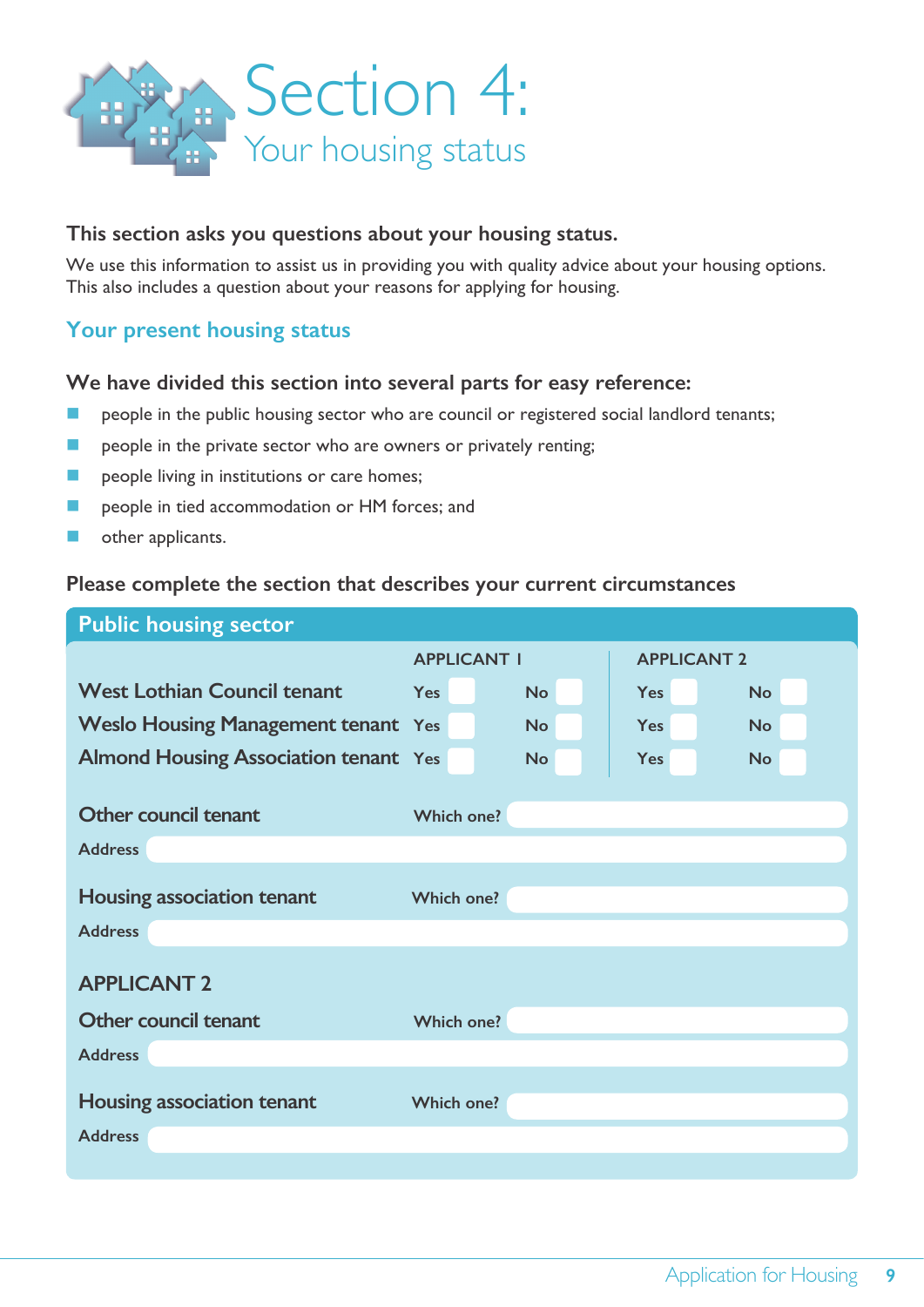| <b>Private sector</b>               |            |           |
|-------------------------------------|------------|-----------|
| An owner occupier                   | Yes        | <b>No</b> |
| <b>Private rented sector tenant</b> | <b>Yes</b> | <b>No</b> |
| <b>Landlord address</b>             |            |           |
| <b>Landlord contact details</b>     |            |           |

**Please complete the section that describes your current circumstances**

| Persons leaving care or hospital / prison discharge |     |           |  |  |  |  |
|-----------------------------------------------------|-----|-----------|--|--|--|--|
| Hospital                                            |     |           |  |  |  |  |
| <b>Address</b>                                      |     |           |  |  |  |  |
| Leaving care ("looked after children")              | Yes | No        |  |  |  |  |
| <b>Prison or other institution</b>                  | Yes | <b>No</b> |  |  |  |  |
| Date of discharge                                   |     |           |  |  |  |  |

# **Persons in tied accommodation or HMS forces (army, navy or airforce)**

**Living in tied accommodation provided with your job Name and address of your employer Date you are leaving tied tenancy Serving with HM forces: Date you are leaving the forces** 

# **Other**

**Please tick one of the following boxes that describe your housing situation:**

**Homeless**

**Living with family (parents or other family)** 

**Living with friends**

**Living in a caravan**

**Living in a hotel or hostel (including bed and breakfast)**

**Living as a subtenant or lodger**

**Other (only complete this if none of the above apply)**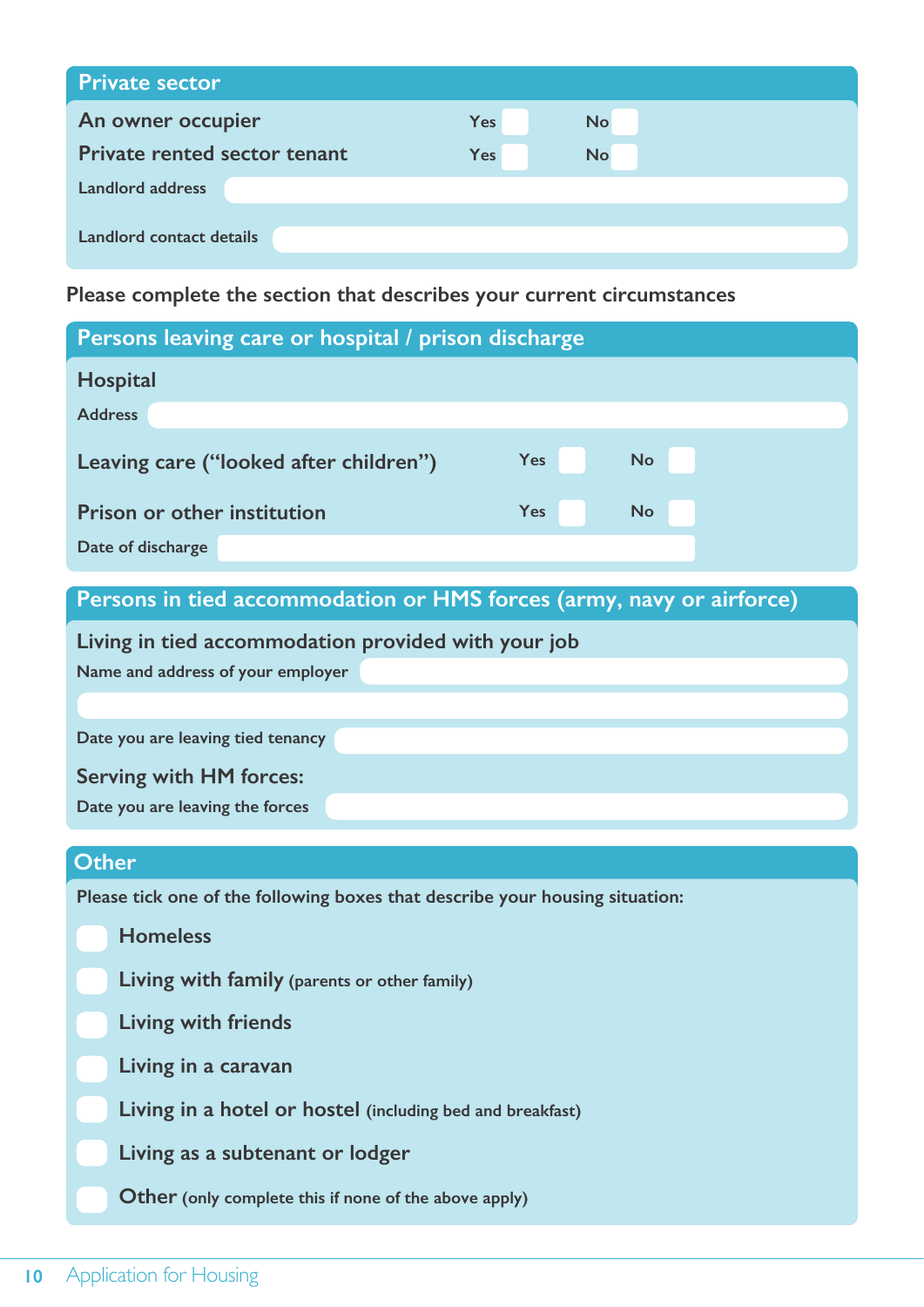# **Reasons for applying**

Please provide us with your reason(s) for wanting to leave your home. This is gathered for monitoring purposes. Please tick the appropriate box or boxes and provide further details in the space below each box.

| <b>Affordability</b>                                   | Please give further details                                                    |
|--------------------------------------------------------|--------------------------------------------------------------------------------|
| Leaving care and/or<br>support programme ending        | Please give further details                                                    |
| <b>Demolition</b>                                      | Please give further details                                                    |
| <b>Disrepair</b>                                       | Please give further details                                                    |
| <b>Domestic Abuse</b>                                  | Please give further details                                                    |
| <b>Employment</b>                                      | Please give further details if you are working or seeking work in West Lothian |
| <b>Forced sale</b>                                     | Please give further details                                                    |
| <b>Families forced to live</b><br>apart                | Please give further details                                                    |
| <b>Harassment</b>                                      | Please give further details                                                    |
| <b>Homelessness</b>                                    | Please give further details                                                    |
| Legal notice to leave the<br>property                  | Please give further details (proof of discharge will be required)              |
| <b>Leaving HM forces</b>                               | Please give further details                                                    |
| <b>Leaving prison/hospital</b>                         | Please give further details                                                    |
| Overcrowding                                           | Please give further details                                                    |
| <b>Property does not meet</b><br>physical requirements | Please give further details                                                    |
| <b>Property affecting mental</b><br>health             | Please give further details                                                    |
| <b>Relationship breakdown</b>                          | Please give further details                                                    |
| <b>Sharing</b>                                         | Please give further details                                                    |
| <b>Under occupation</b>                                | Please give further details                                                    |
| Wanting to give or receive<br>support                  | Please give further details                                                    |
| <b>Other</b>                                           | Please give further details                                                    |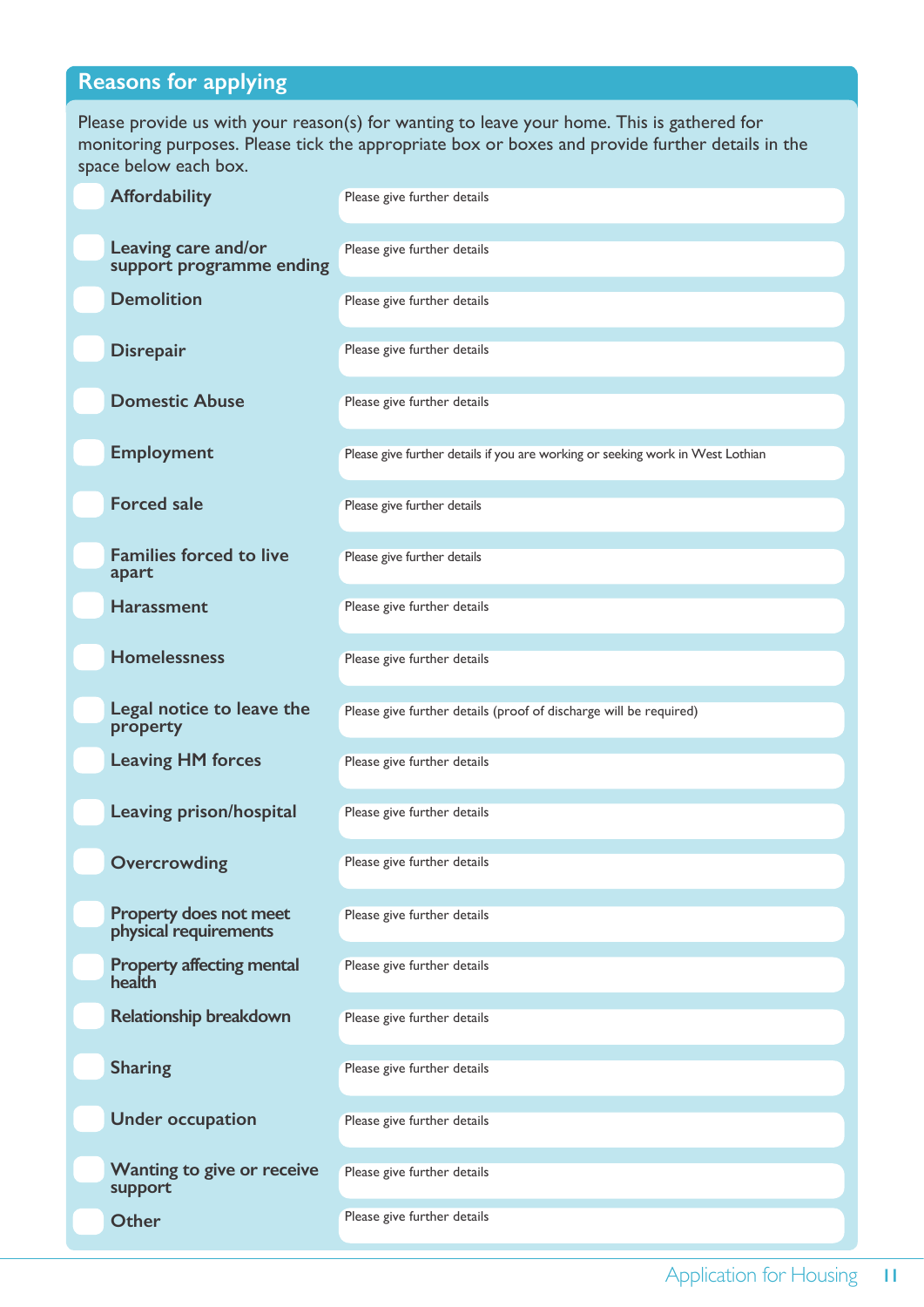

# **This section covers specific issues that are relevant to being offered a tenancy.**

For example, there may be legal reasons or policy reasons why we cannot offer you a tenancy. Legal reasons might include a legal order being in place that prohibits us from making an offer. Or policy reasons might exist for not making an offer such as an applicant's present or previous tenancy conduct.

We advise applicants in all cases if an offer cannot be made, the effects of this and what appeal rights might be available.

The information requested in this section is:

- previous addresses of applicants;
- legal orders;
- management information about previous conduct;
- information about relationships with council, board members and staff.

| <b>Previous addresses</b>                                                           |                                                                                             |                                                    |                                                                                                                                   |  |  |
|-------------------------------------------------------------------------------------|---------------------------------------------------------------------------------------------|----------------------------------------------------|-----------------------------------------------------------------------------------------------------------------------------------|--|--|
|                                                                                     | Have you resided in any other addresses in the past three years.<br><b>Yes</b><br><b>No</b> |                                                    |                                                                                                                                   |  |  |
|                                                                                     | Please list your addresses over the last three years for applicant I and 2                  |                                                    |                                                                                                                                   |  |  |
| <b>Name</b>                                                                         | <b>Address</b>                                                                              | Name and address of landlord<br>or mortgage lender | <b>Dates</b>                                                                                                                      |  |  |
|                                                                                     |                                                                                             |                                                    | From  / /                                                                                                                         |  |  |
|                                                                                     |                                                                                             |                                                    | From  / /                                                                                                                         |  |  |
|                                                                                     |                                                                                             |                                                    | From  / /                                                                                                                         |  |  |
|                                                                                     |                                                                                             |                                                    | $\begin{array}{ccc}\n\text{To} & \text{if } x_1, x_2, \ldots, x_n, \\ \text{if } x_1, x_2, \ldots, x_n, \ldots, x_n\n\end{array}$ |  |  |
| Continue on a separate sheet if necessary.                                          |                                                                                             |                                                    |                                                                                                                                   |  |  |
| Do you currently own or have previously owned another property?<br>Yes<br><b>No</b> |                                                                                             |                                                    |                                                                                                                                   |  |  |
| If yes, is the current status of this sold or rented?                               |                                                                                             |                                                    |                                                                                                                                   |  |  |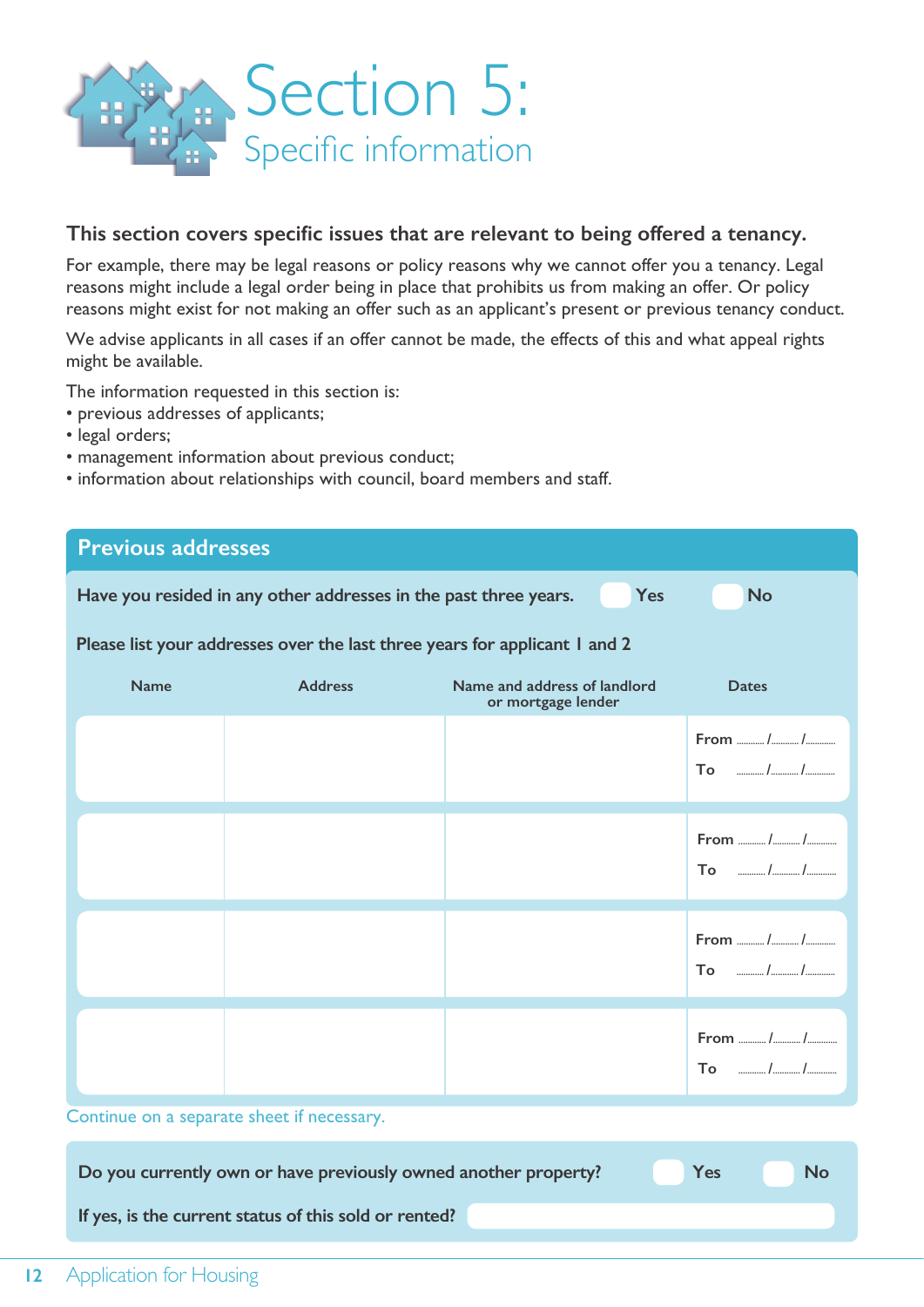# **Legal orders**

**Are you or anyone who will be moving with you subject to any legal order such as:** 

- **• Anti-social behaviour order**
- **• Court orders relating to relationship breakdown**
- **• Sex Offenders Order**



**This information is required in order for the respective housing provider to carry out a risk assessment if accommodation is being offered.**

| Management issues about previous conduct                                                                  |     |           |  |  |
|-----------------------------------------------------------------------------------------------------------|-----|-----------|--|--|
| Have you ever been evicted from your housing due to breach of tenancy or breach of<br>mortgage agreement? |     |           |  |  |
|                                                                                                           | Yes | <b>No</b> |  |  |
| If yes, please explain the reasons why and when this took place                                           |     |           |  |  |
|                                                                                                           |     |           |  |  |
|                                                                                                           |     |           |  |  |
|                                                                                                           |     |           |  |  |
|                                                                                                           |     |           |  |  |

# **Housing (Scotland) Act 2001 and the Asylum and Immigration Act 1999**

**Under these, and the Immigration (EEA) Regulations 2006, Local Authorities are required to establish whether a person qualifies for public assistance including housing.**

| Not applicable as UK resident                                    | Yes: | No |
|------------------------------------------------------------------|------|----|
| Do you have indefinite or exceptional leave to remain in the UK? |      |    |
| Do you have any restriction on your recourse to public funds?    |      |    |
|                                                                  |      |    |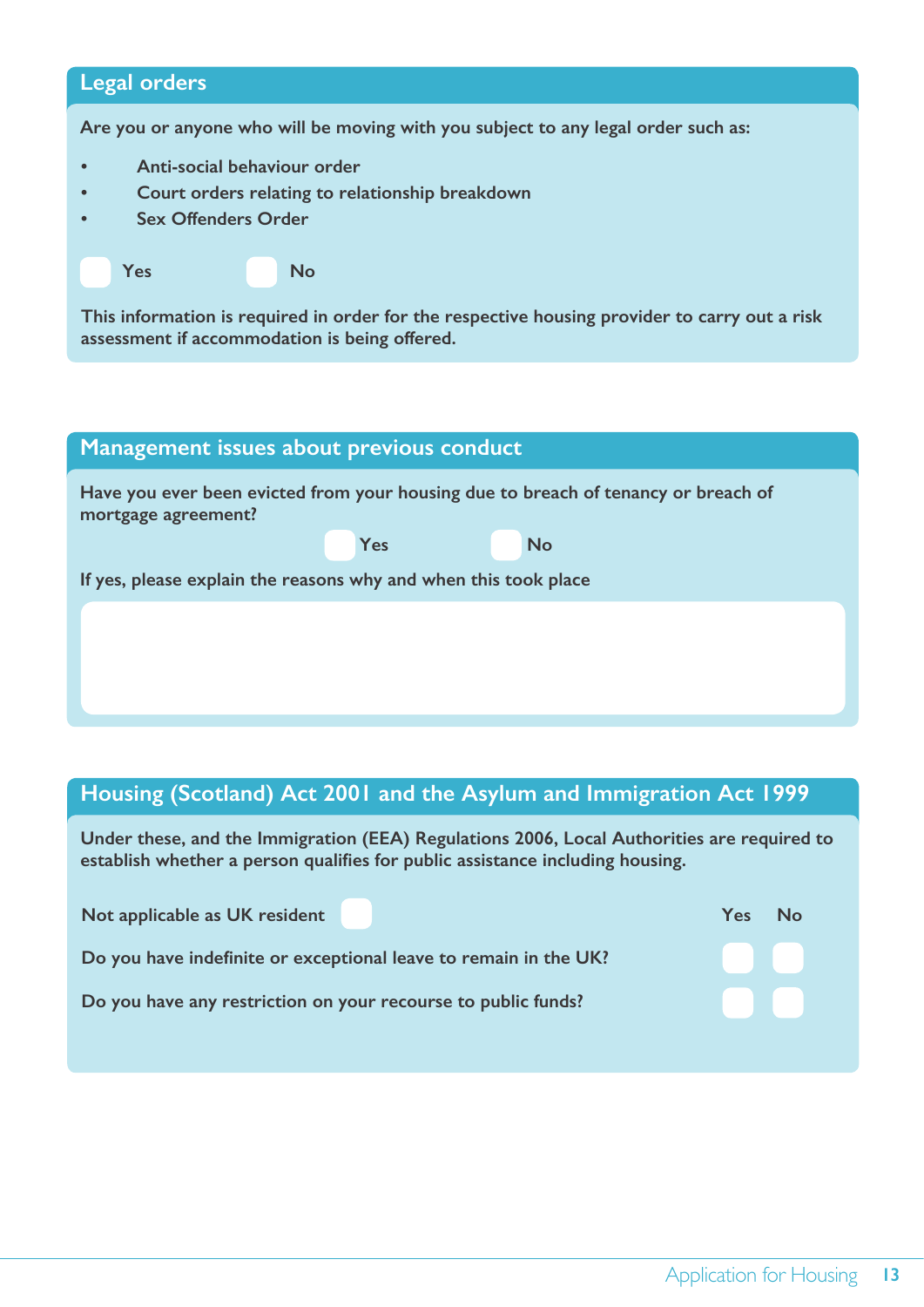

# **We ask this information to assess your present housing conditions so that we can award points based on these conditions.**

The conditions for which we award points are contained in our allocation policy. Points can be awarded for physical and social elements of housing need. This section covers the following parts: type of housing; size of present property; and specific housing conditions.

| What type of property do you live in? |                         |  |  |
|---------------------------------------|-------------------------|--|--|
| (Please tick as appropriate)          |                         |  |  |
| House                                 | <b>Flat</b>             |  |  |
| <b>Maisonette</b>                     | Mobile home/caravan     |  |  |
| <b>Sheltered accommodation</b>        | Bedsit/studio apartment |  |  |
| <b>Block-of-4</b>                     |                         |  |  |
| Other (Please describe):              |                         |  |  |
|                                       |                         |  |  |
|                                       |                         |  |  |

| If your home is not a house or caravan, what floor is your home on?    |  |  |  |  |
|------------------------------------------------------------------------|--|--|--|--|
| (Please tick as appropriate)                                           |  |  |  |  |
| <b>Above third</b><br><b>First</b><br>Second<br><b>Third</b><br>Ground |  |  |  |  |
| Size of present housing                                                |  |  |  |  |
| How many bedrooms do you have?                                         |  |  |  |  |
| <b>Five</b><br>One<br>Four<br><b>Over five</b><br><b>Three</b><br>Two  |  |  |  |  |

# **How many people live at your current address including your own family?**

**Number of couples Number of single males (over 8) Number of single females (over 8) Number of children (under 8) Not Applicable**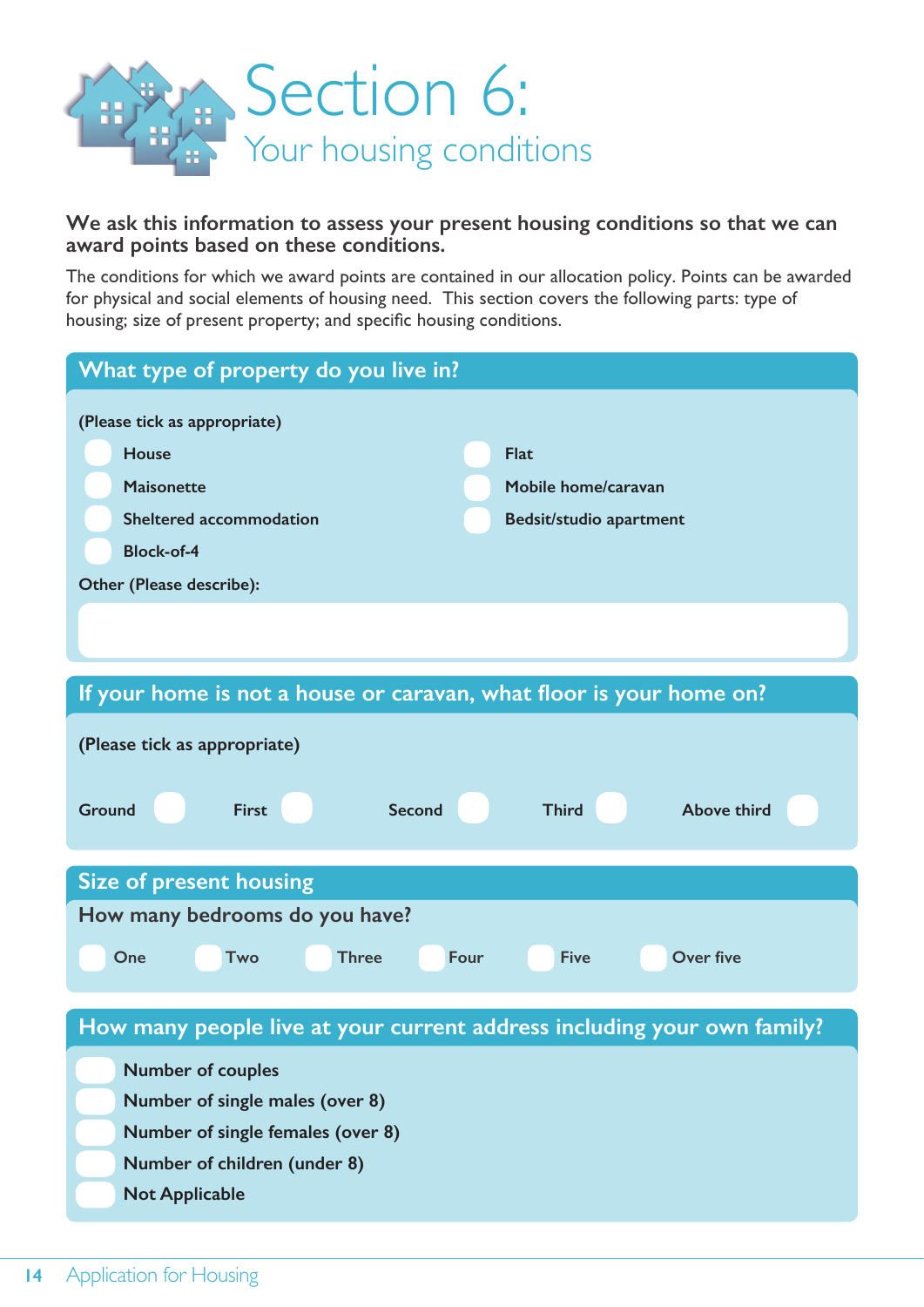| Who sleeps where? | <b>Relationship to you</b> |  |
|-------------------|----------------------------|--|
| Bedroom I         |                            |  |
| <b>Bedroom 2</b>  |                            |  |
| <b>Bedroom 3</b>  |                            |  |
| <b>Bedroom 4</b>  |                            |  |
| <b>Bedroom 5</b>  |                            |  |
|                   |                            |  |

# **Does your home lack any of the following?** (Please tick as appropriate)

| <b>Piped water supply</b> | Inside toilet          |
|---------------------------|------------------------|
| Hot water                 | <b>Wash hand basin</b> |
| <b>Mains electricity</b>  | Bathroom/shower room   |
| <b>Cooking facilities</b> | A kitchen sink         |
| Not applicable            |                        |

| Is your present address affected by dampness or condensation? (Please tick as appropriate) |             |           |  |
|--------------------------------------------------------------------------------------------|-------------|-----------|--|
| <b>No</b>                                                                                  | Yes - minor | Yes-major |  |
| If you answered 'Yes' please provide details                                               |             |           |  |
|                                                                                            |             |           |  |
|                                                                                            |             |           |  |
|                                                                                            |             |           |  |
|                                                                                            |             |           |  |
| (If you have an Environmental Health report, please provide as evidence).                  |             |           |  |
|                                                                                            |             |           |  |
| Are any repairs needed at your present address? (Please tick as appropriate)               |             |           |  |
| <b>No</b>                                                                                  | Yes - minor | Yes-major |  |
| If you answered 'Yes' please provide details                                               |             |           |  |
|                                                                                            |             |           |  |
|                                                                                            |             |           |  |

(If you have an Environmental Health report, please provide as evidence).

**Does your present address have heating?** (Please tick as appropriate)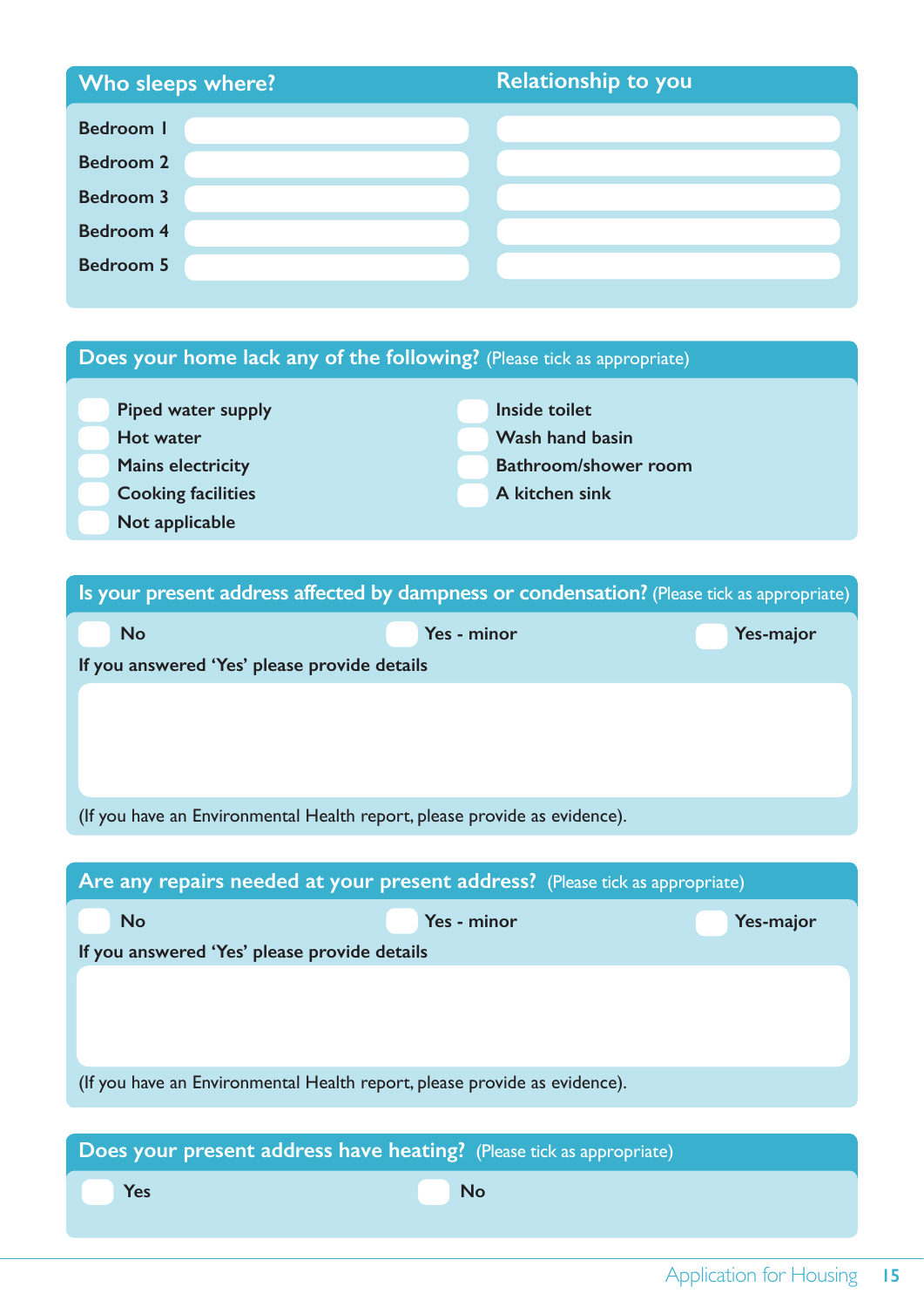

# **Our allocation system takes account of applicant preferences so that we let houses as far as possible in line with their stated choices.**

This section is very important and must be completed. This section covers:

- landlords you would consider;
- house types you would consider;
- floor levels;
- bedrooms required;
- heating systems you would consider; and
- areas of preference.

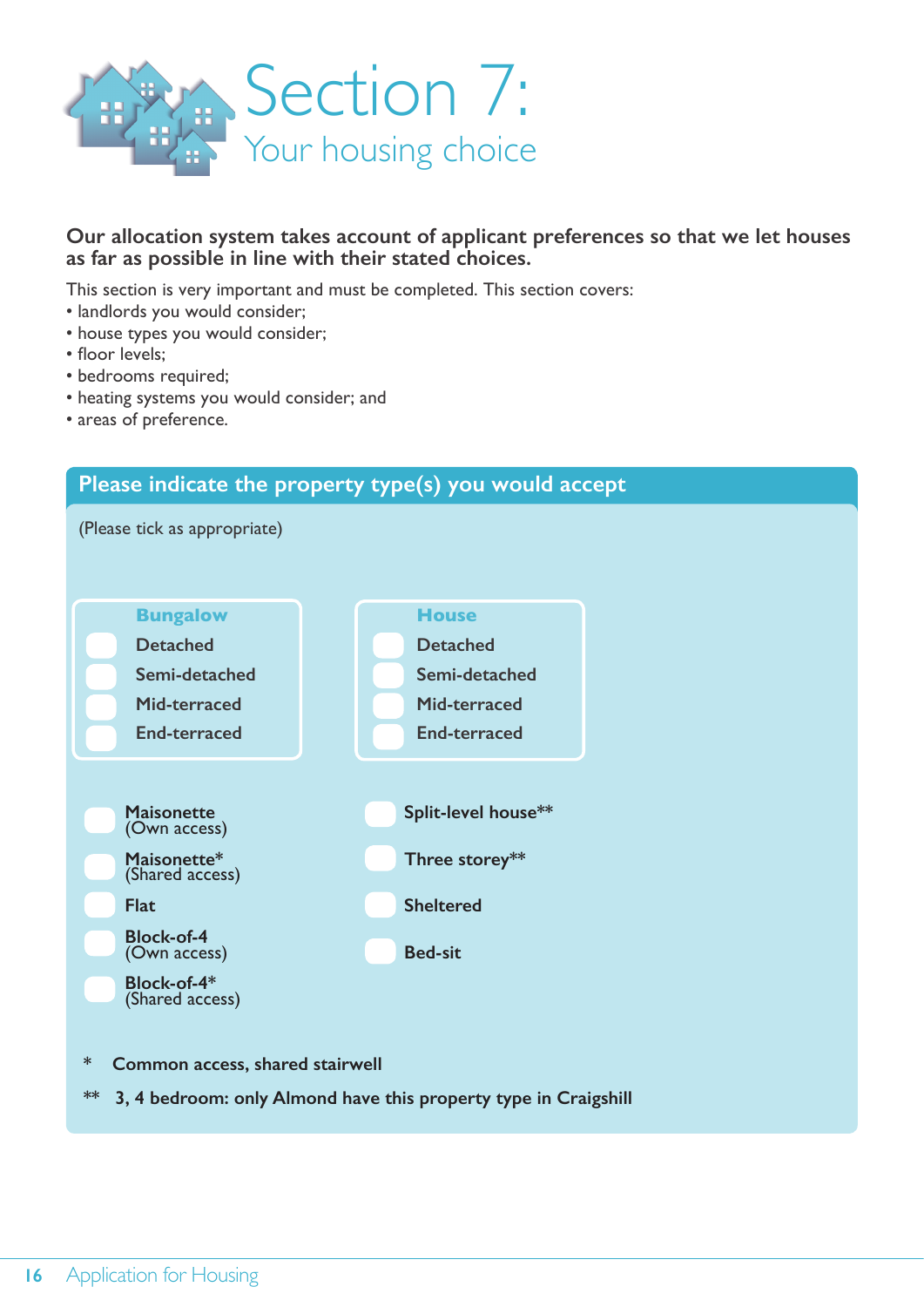| Please indicate what floor levels of housing you would be willing to accept       |                                                       |                                                                                      |  |  |  |
|-----------------------------------------------------------------------------------|-------------------------------------------------------|--------------------------------------------------------------------------------------|--|--|--|
| (Please tick as appropriate)                                                      |                                                       |                                                                                      |  |  |  |
| Any                                                                               | <b>Ground floor</b>                                   | <b>First floor</b>                                                                   |  |  |  |
| <b>Second floor</b>                                                               | <b>Third floor</b>                                    | <b>Above third floor</b>                                                             |  |  |  |
|                                                                                   |                                                       |                                                                                      |  |  |  |
|                                                                                   | Please indicate the size of property you would accept |                                                                                      |  |  |  |
| (Please tick as appropriate)                                                      |                                                       |                                                                                      |  |  |  |
| I bedroom                                                                         | 3 bedroom<br>2 bedroom                                | 4 bedroom<br>5 bedroom                                                               |  |  |  |
|                                                                                   |                                                       | You will be listed for the size of property which you qualify for within the policy. |  |  |  |
|                                                                                   |                                                       |                                                                                      |  |  |  |
| If you require an extra bedroom please provide further details                    |                                                       |                                                                                      |  |  |  |
| (For example, medical reasons or child access reasons)                            |                                                       |                                                                                      |  |  |  |
|                                                                                   |                                                       |                                                                                      |  |  |  |
|                                                                                   |                                                       |                                                                                      |  |  |  |
|                                                                                   |                                                       |                                                                                      |  |  |  |
| If for child access visits, please refer to Letting Pack. Proof must be provided. |                                                       |                                                                                      |  |  |  |
|                                                                                   |                                                       |                                                                                      |  |  |  |
| What heating type would you accept?                                               |                                                       |                                                                                      |  |  |  |
| (Please tick as appropriate)                                                      |                                                       |                                                                                      |  |  |  |
| Any                                                                               | Gas                                                   | <b>Electric</b><br>Coal                                                              |  |  |  |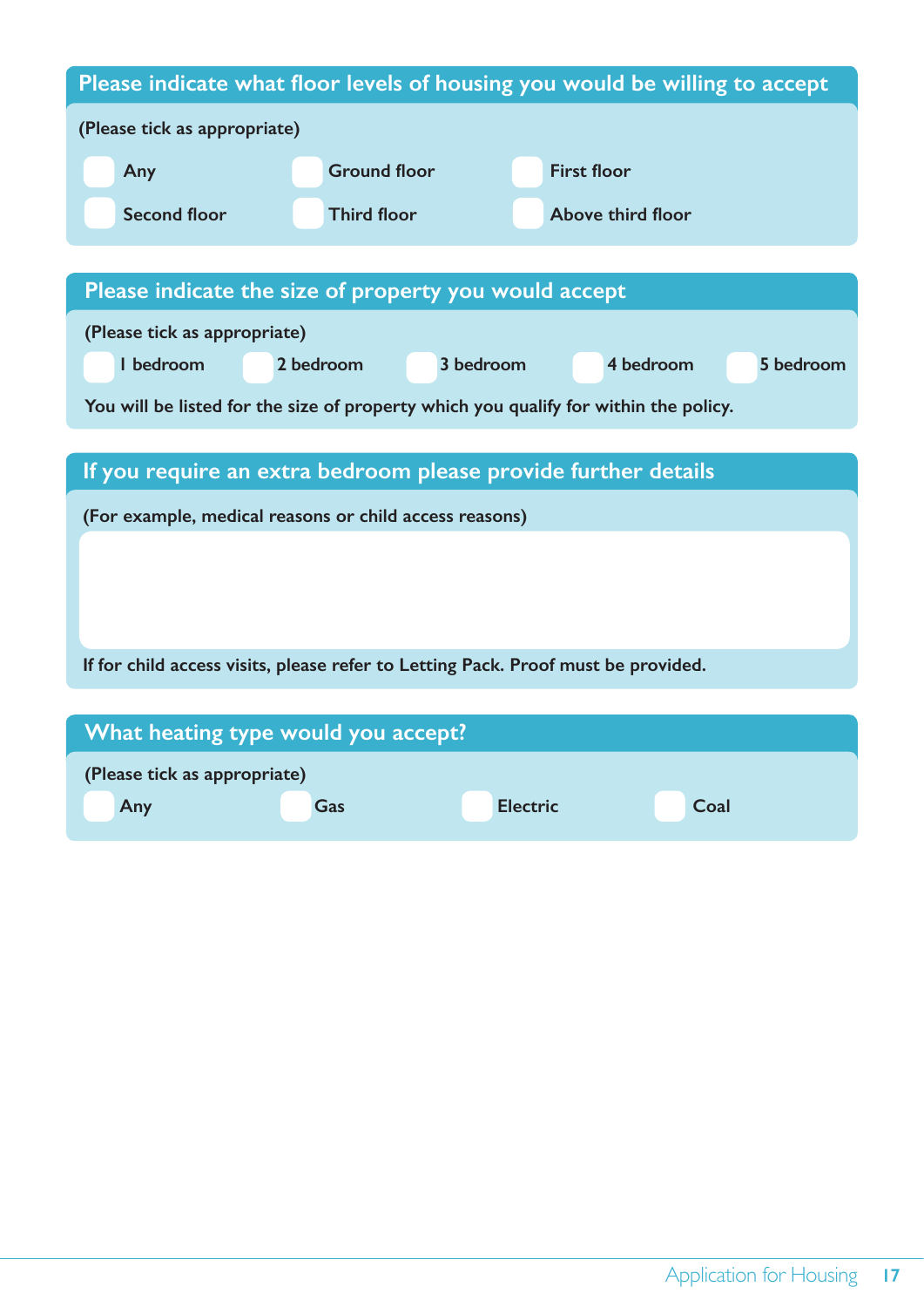# **Please tick the areas below for which you would wish to be considered**



**Please state the area where you would prefer to live (you will be awarded additional points for this area)**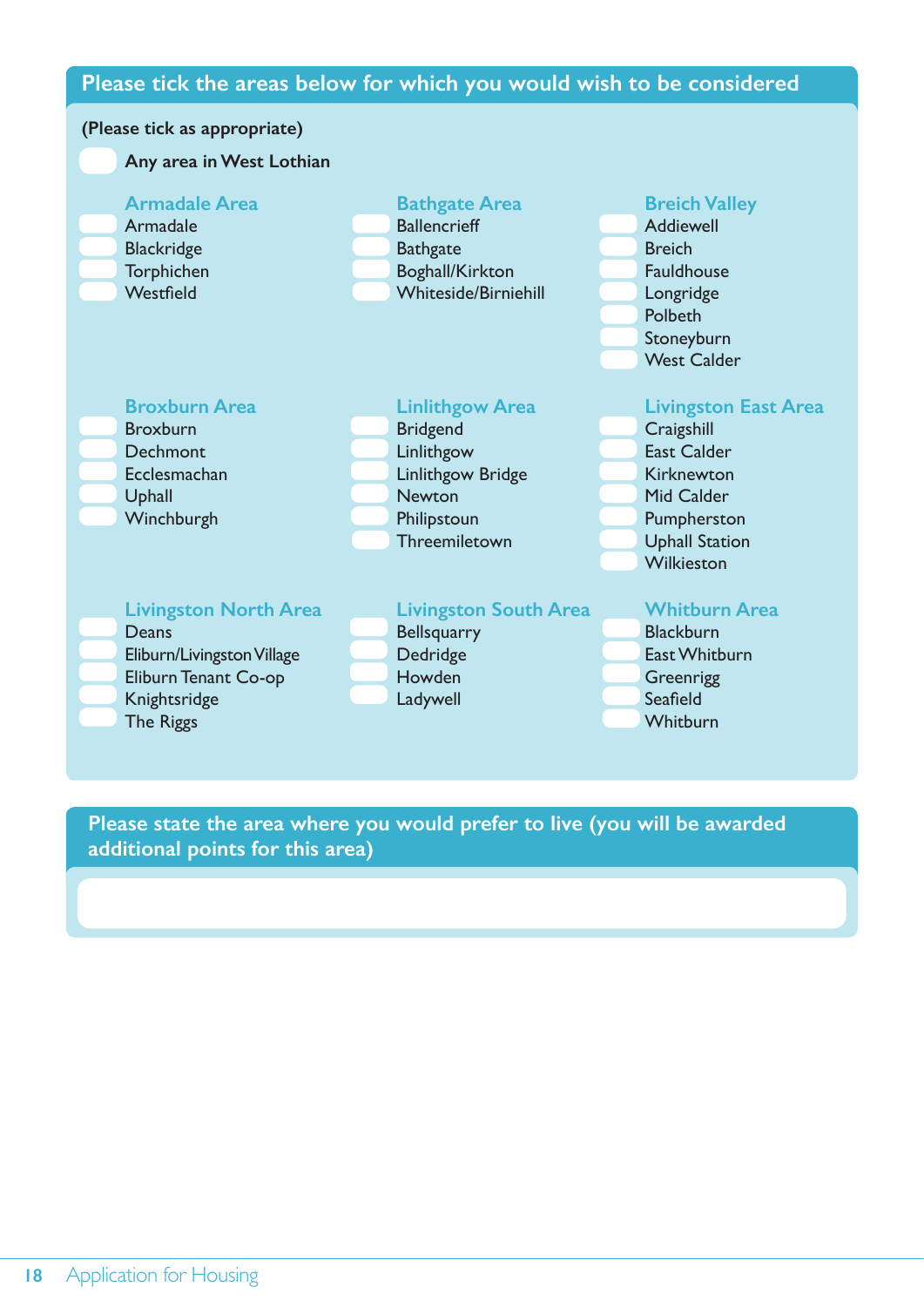# **Partners of the West Lothian Housing Register**

**The Partners of the West Lothian Housing Register are:**

- **Almond Housing Association**
- **Weslo Housing Management**
- **West Lothian Council**

**Your name will automatically be registered on their waiting lists unless you indicate otherwise.**

| Please list any Partner Landlords you would not wish to be housed by? |  |  |  |
|-----------------------------------------------------------------------|--|--|--|
|-----------------------------------------------------------------------|--|--|--|

# **Are you related to a Staff Member/Committee Member/Board Member of Almond Housing Association, Weslo Housing Management or West Lothian Council?**

|              | <b>Yes</b>                         | <b>No</b> | (Please tick as appropriate) |
|--------------|------------------------------------|-----------|------------------------------|
| a)           | If yes what is their name?         |           |                              |
| $\mathbf{b}$ | What is their relationship to you? |           |                              |

# **Do you work for Almond Housing Association, Weslo Housing Management or West Lothian Council?**

| <b>Yes</b> | <b>No</b> | (Please tick as appropriate) |
|------------|-----------|------------------------------|
|            |           |                              |

**c) If yes please supply Name of Landlord**

# **Other Housing Providers**

**West Lothian Council has agreements with other Housing Providers to nominate applicants from the Council list. These are listed at the rear of this document.**

**Your name will automatically be nominated to these Housing Providers unless you indicate otherwise.**

**I do not want my name to be nominated. (Please tick as appropriate)**

**Note: You can apply for these Housing Providers directly.**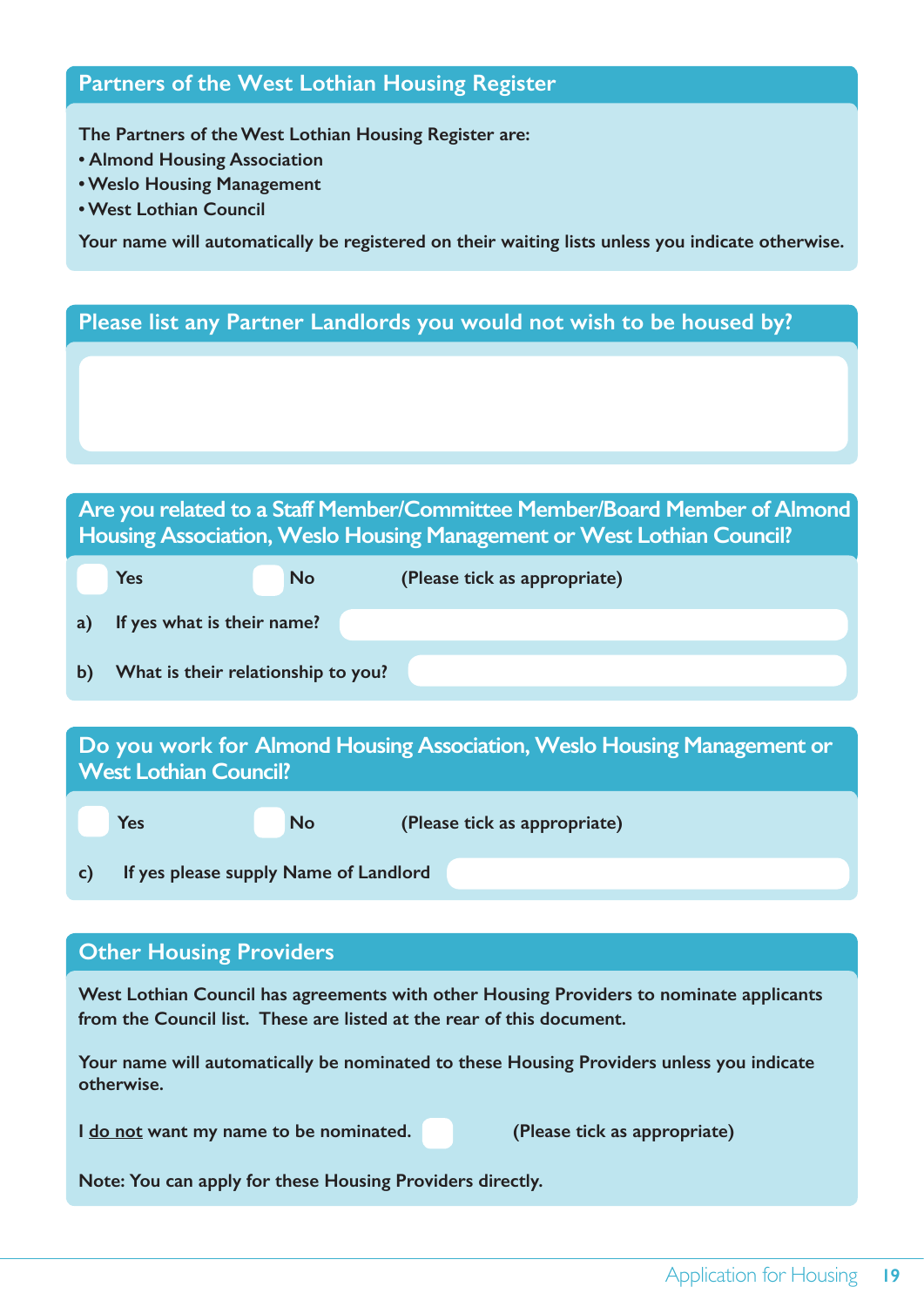

## **Formal Declaration**

*Please read this declaration carefully and sign it only if you understand it and agree with it.* 

I/we agree that West Lothian Council and its partner landlords (they) within the West Lothian Housing Register, may use and share the information provided in this application and that:

They may contact my/our present or previous landlord/mortgage lender for a housing related reference;

They may contact my/our doctor, hospital consultant, health visitor, social worker, or any other relevant person or agency if more information is needed for my/our housing application; and that no further written consent is required by me/us for this information to be released;

That they may suspend offers of housing if legal or management grounds exist for doing so;

That all information provided is accurate and correct and that if housing is granted based on inaccurate or false information provided knowingly and/or recklessly that steps may be taken to end the tenancy in line with legal provisions;

That they would only take steps to end the tenancy on the above ground if this ground is established and it is reasonable to do so with the case being determined by the sheriff at court, including all relevant persons being notified of their rights to attend court to defend their legal interests;

That they can use this information and match it with other housing applications to find suitable mutual exchange opportunities and to share agreed contact details with any suitably matched applicant;

That I/we qualify to apply for housing, for example, having reached the age of at least sixteen;

That I/we must inform the housing provider to which I/we returned the form of changes to my/our circumstances to enable it to be re-assessed, as appropriate;

That this application may be cancelled if I/we do not respond to yearly reviews; and

That this declaration is subject to this application being processed strictly in line with the provisions of the Data Protection Act 1998 and the terms of registration relating to West Lothian Council and other partner housing organisations on the Common Housing Register.

# **Signatures**

*(if more than one applicant then both applicants must sign or the form will not be processed.)*

**Your signature International Contract Contract Services** Joint applicant's signature

*(if signing on behalf of applicant, proof of Power of Attorney will be required.)*

**Date** Date **Date**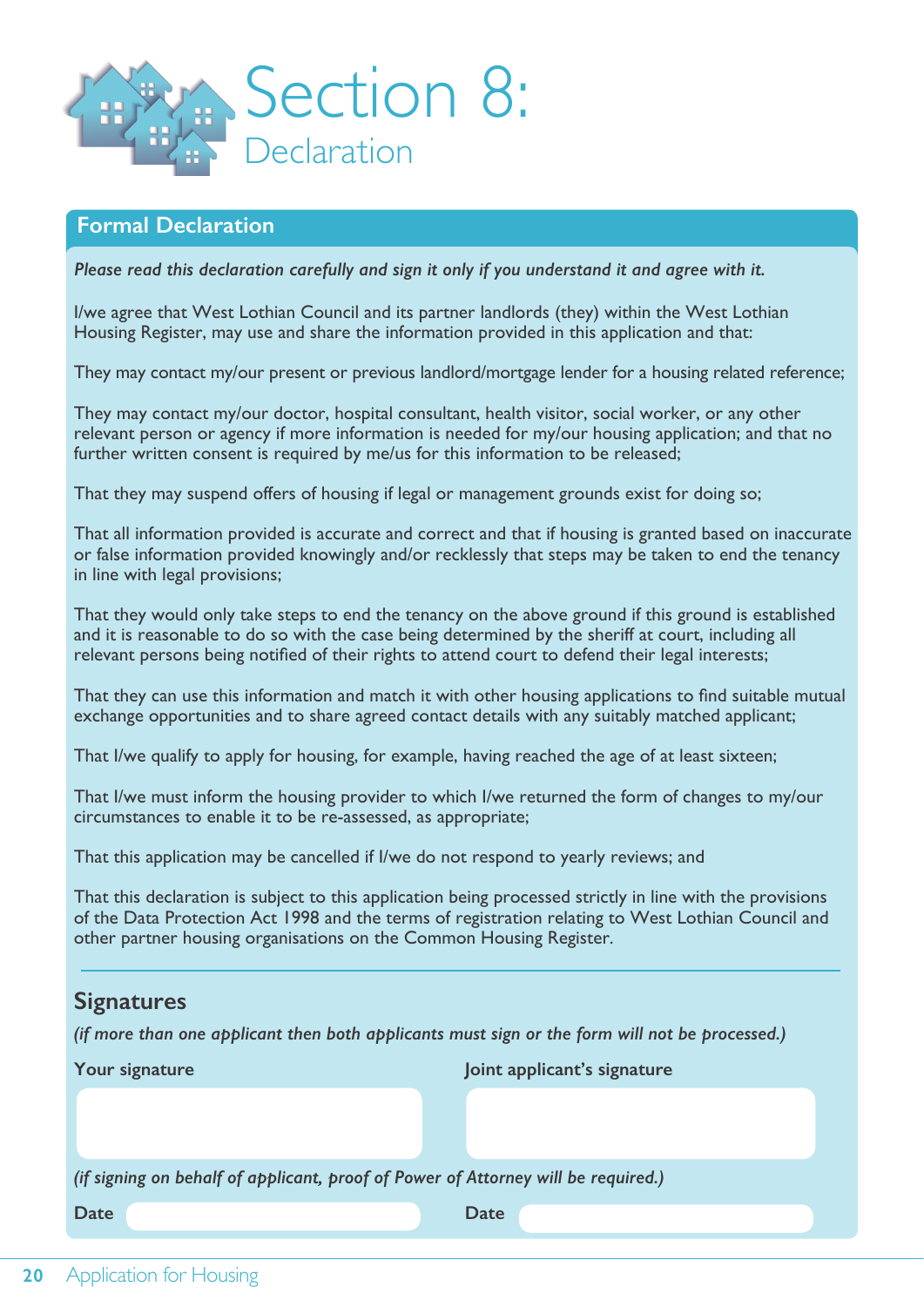# Non participating landlords - Contact details

#### **Ark Housing Association**

The Priory, Canaan Lane, Edinburgh, EH10 4SG 0131 447 9027

#### **Barony Housing Association**

Unit 1B Fairbairn House 6 Fairbairn Place, Kirkton North, Livingston, EH54 6TN 0871 700 7777

#### **Bield Housing Association** 79 Hopetoun Street, Edinburgh, EH7 4QF

0131 273 4000

#### **Cairn Housing Association**

64A Leven Road, Coatbridge, ML5 2LT 01236 435210

**Dunedin/Canmore Housing Association,**  8 Newmart Road, Edinburgh, 0131 478 8888

# **Castle Rock/Edinvar Housing Association**

1 Hay Avenue, Edinburgh 0131 657 0600

# **Hanover (Scotland) Housing Association**

95 McDonald Road, Edinburgh 0131 557 0598

#### **Horizon Housing Association**

Leving House Fairbairn Place, Livingston, EH54 6TN 01506 424140

#### **Trust Housing Association**

12 Newmart Road, Edinburgh, EH14 1RL 0131 444 1200

# **Link Housing Association**

Watling House, Callender Business Park, Falkirk, FK1 1XR 0845 140 0100

# **Margaret Blackwood Housing Association**

77 Craigmount Brae, Edinburgh, EH12 8YL 0141 317 7227

# **West Lothian Housing Partnership**

3 Michaelson Square, Kirkton Campus Livingston, EH54 6AX 01506 416438